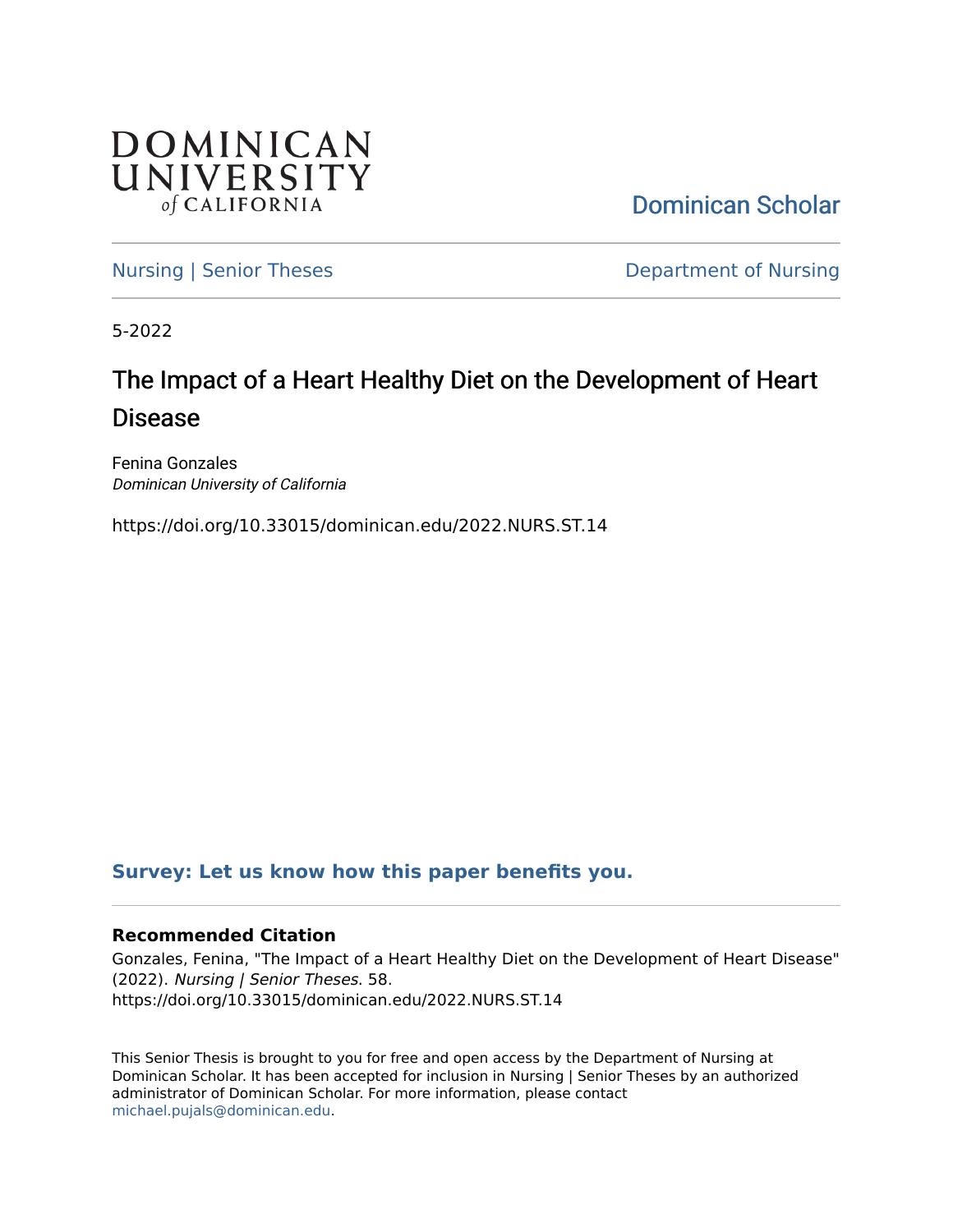### **The Impact of a Heart Healthy Diet on the Development of Heart Disease**

Fenina Gonzales

Dominican University of California

NURS 4500: Nursing Research and Senior Thesis

Dr. Patricia Harris

December 10, 2021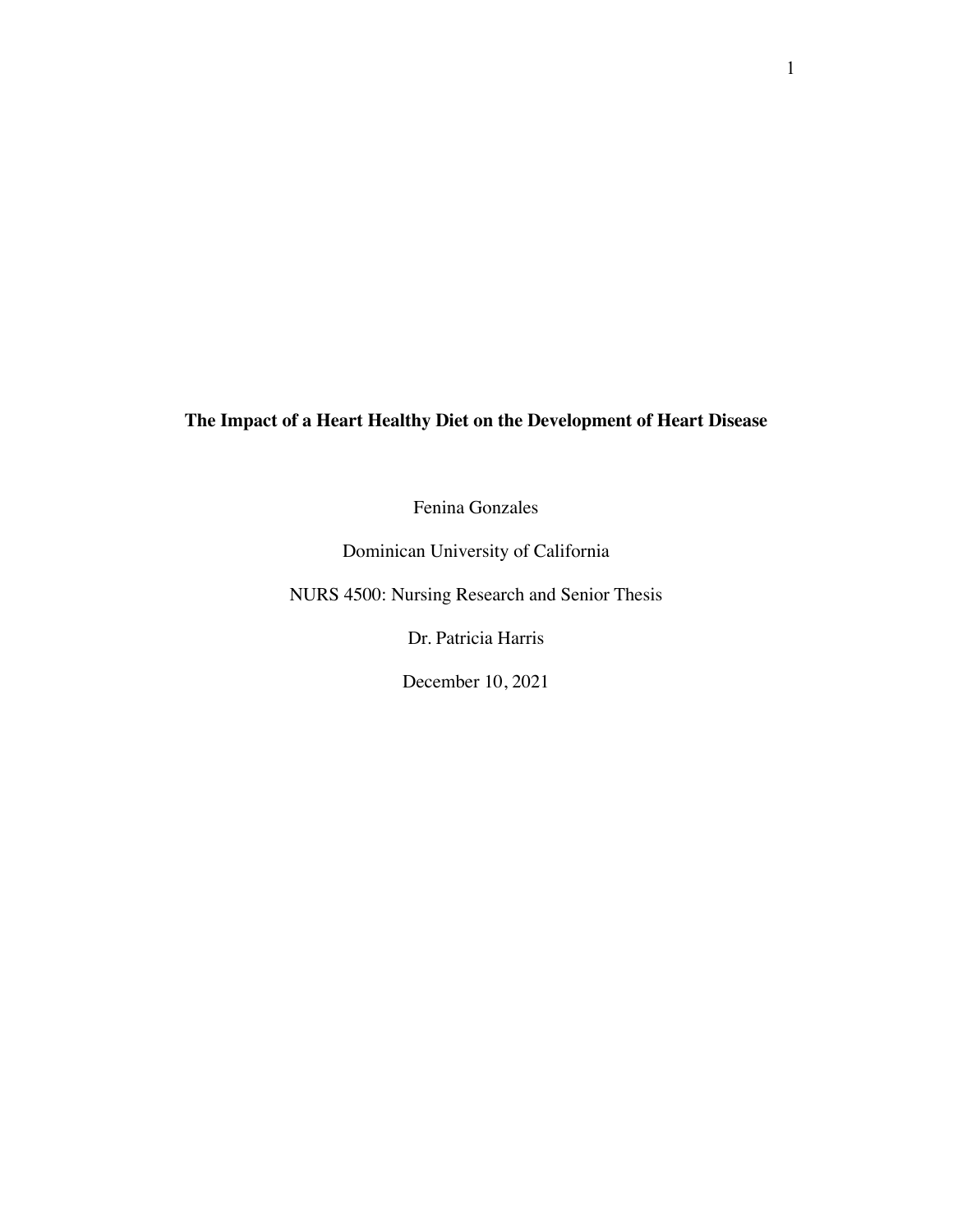#### **Abstract**

Heart disease is the leading cause of death in the United States. Both modifiable and nonmodifiable risk factors contribute to the development of this disease. One modifiable risk factor is diet. Potentially, the right diet, i.e. one that is deemed heart healthy, can aid in the prevention of heart disease.

This thesis aims to determine what constitutes a heart healthy diet First, a literature review related to the use of diet and nutrition for the prevention of heart disease will be provided. Next, this thesis will present a research proposal for a longitudinal study that will compare fiveyear and 10-year outcomes for a group of people who follow a diet defined as heart healthy, compared to a group of people who follow their usual eating patterns. This proposed study will plan to include 200 people, 100 men and 100 women. Participants will be divided into either a control group or an experimental group. The control group will be allowed to continue their usual diet whereas the experimental group will follow a carefully monitored heart healthy diet. A follow-up will be done after one year, five years, and at 10 years to determine how many people from each group develop heart disease.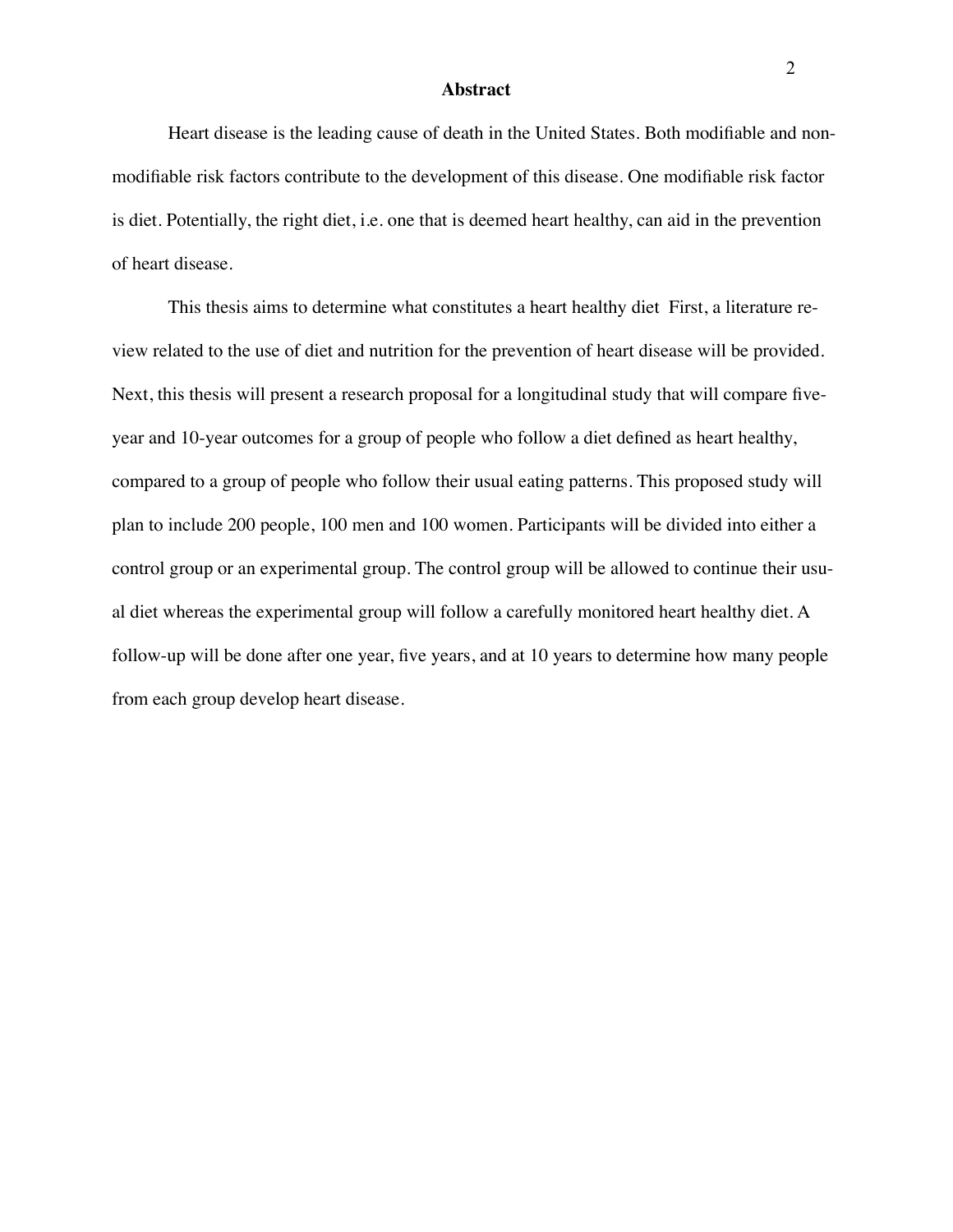# **Table of Contents**

| Theoretical Framework $---------------------------------------11$ |  |
|-------------------------------------------------------------------|--|
| Research Aim $------------------------------------12$             |  |
| Ethical Considerations $------------------------------------12$   |  |
|                                                                   |  |
|                                                                   |  |
|                                                                   |  |
|                                                                   |  |
|                                                                   |  |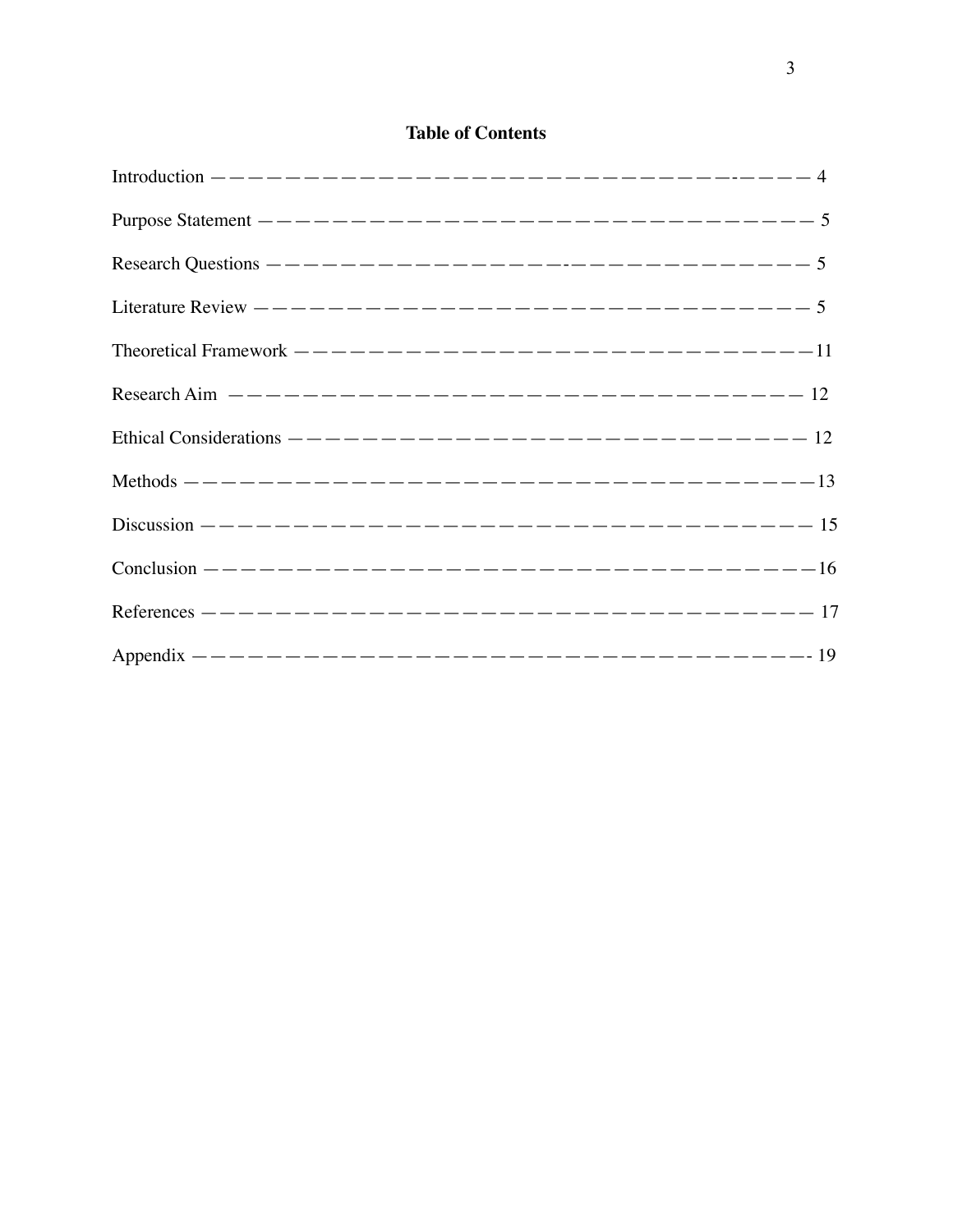#### **Introduction**

The leading causes of death in the United States (U.S.) have shifted from communicable to non-communicable diseases. This is due to the use of vaccines and antibiotics, which are forms of primary prevention. Primary prevention is the prevention of developing a disease and can be implemented for all types of diseases. Currently, heart disease is the leading cause of death in the U.S. Primary prevention of heart disease focuses on choosing healthy lifestyle habits in order to decrease the risk of the development of heart disease. Among these healthy lifestyle habits, following a healthy diet is reported to be one of the top ways to prevent heart disease.

According to the U.S. Centers for Disease Control (CDC), 659,041 deaths were caused by heart disease in 2019, the #1 cause of death (CDC, 2021). The cost of health care services, medicines, and lost productivity due to death from heart disease costs the U.S. about \$219 billion each year (CDC, 2021). People at high risk for heart disease include those with diabetes as well as those who are overweight, follow an unhealthy diet, are physically inactive, and who drink alcohol excessively. A diet that is full of fruits and vegetables, whole grains, nuts, fish, poultry, and vegetable oils; includes alcohol in moderation; and goes easy on red and processed meats, refined carbohydrates, foods and beverages with added sugar, sodium, and foods with trans-fat is offered as the best hope for the prevention of heart disease.

One segment of the U.S. population that appears to be particularly impacted by heart disease is the South Asian ethnic group. According to Stanford Healthcare (2021), South Asians have a 40% higher chance of mortality from myocardial infarction compared to the rest of the population, and 50% occur in South Asian patients who are younger than 50 years old. Further, in California, people of South Asian descent are hospitalized for coronary artery disease at a rate four times higher than any other ethnic population.

4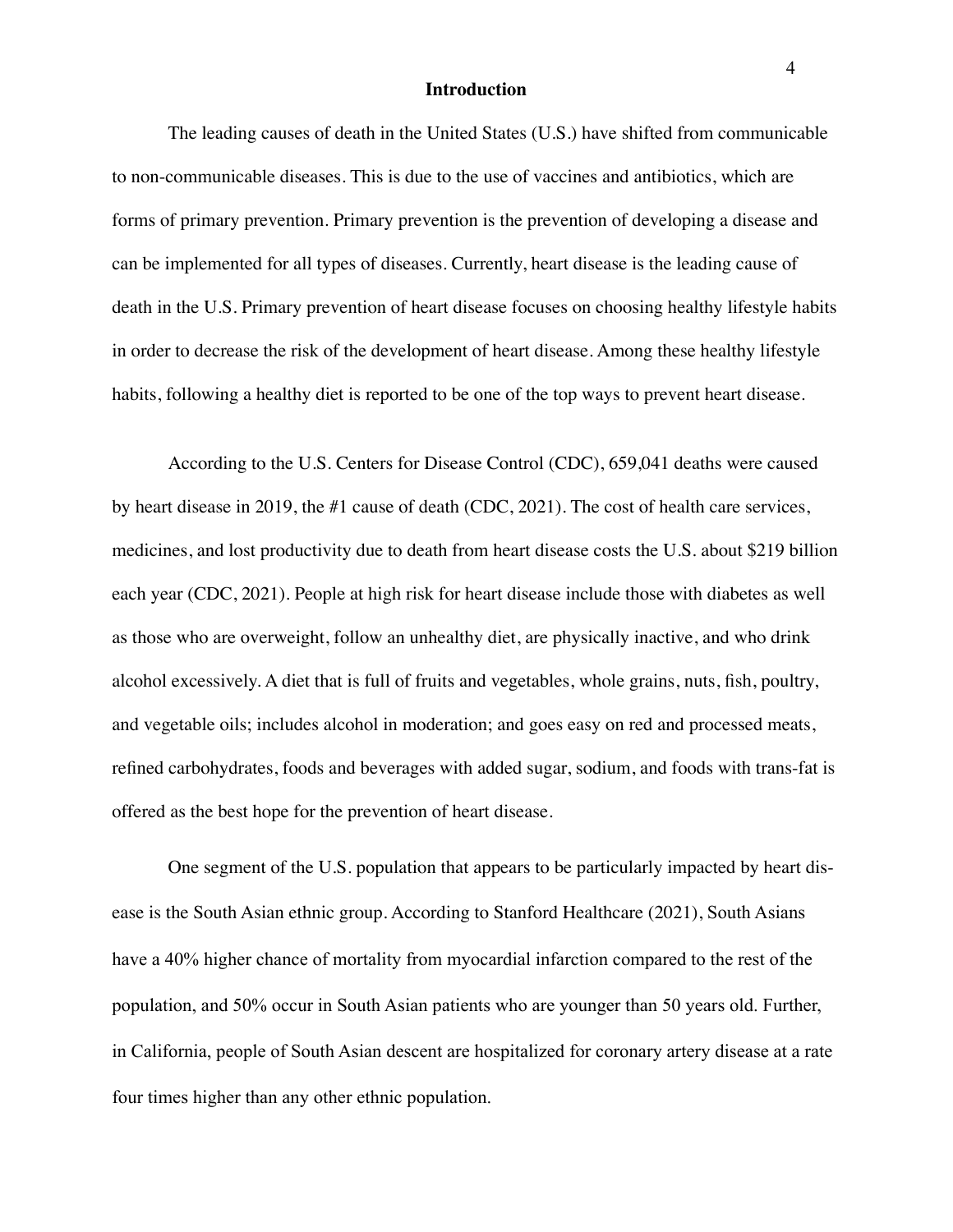#### **Purpose Statement**

The purpose of primary prevention is to prevent disease before it occurs. Focusing on primary prevention for heart disease — as the leading cause of death in the U.S. — may decrease the number of people who experience this disease and lower health care costs. The same can be said for all types of diseases in which causes and risk factors can be identified. Primary prevention can prevent the disease itself, therefore eliminating the need for treatment after a disease develops.

In the case of heart disease, referring primarily to coronary artery disease, also known a coronary heart disease or ischemic heart disease, there are ways to decrease the chances of developing the disease, and therefore reduce other complications often associated with heart disease. Among the modifiable risk factors is diet. Nurses can start promoting good nutrition habits for people at a young age to help reduce the development of heart disease as well as other adverse health conditions. By focusing on modifiable lifestyle changes, nurses potentially also promote an overall greater sense of well-being.

#### **Research Question**

How effective is practicing good nutrition habits, using a heart healthy diet, in preventing heart disease in South Asians living in California?

#### **Literature Review**

The objective of this literature review is to explore the research, clearly define "healthy nutrition habits" and identify a diet that is "heart healthy," and determine whether there is a correlation between healthy nutrition and the prevention of heart disease.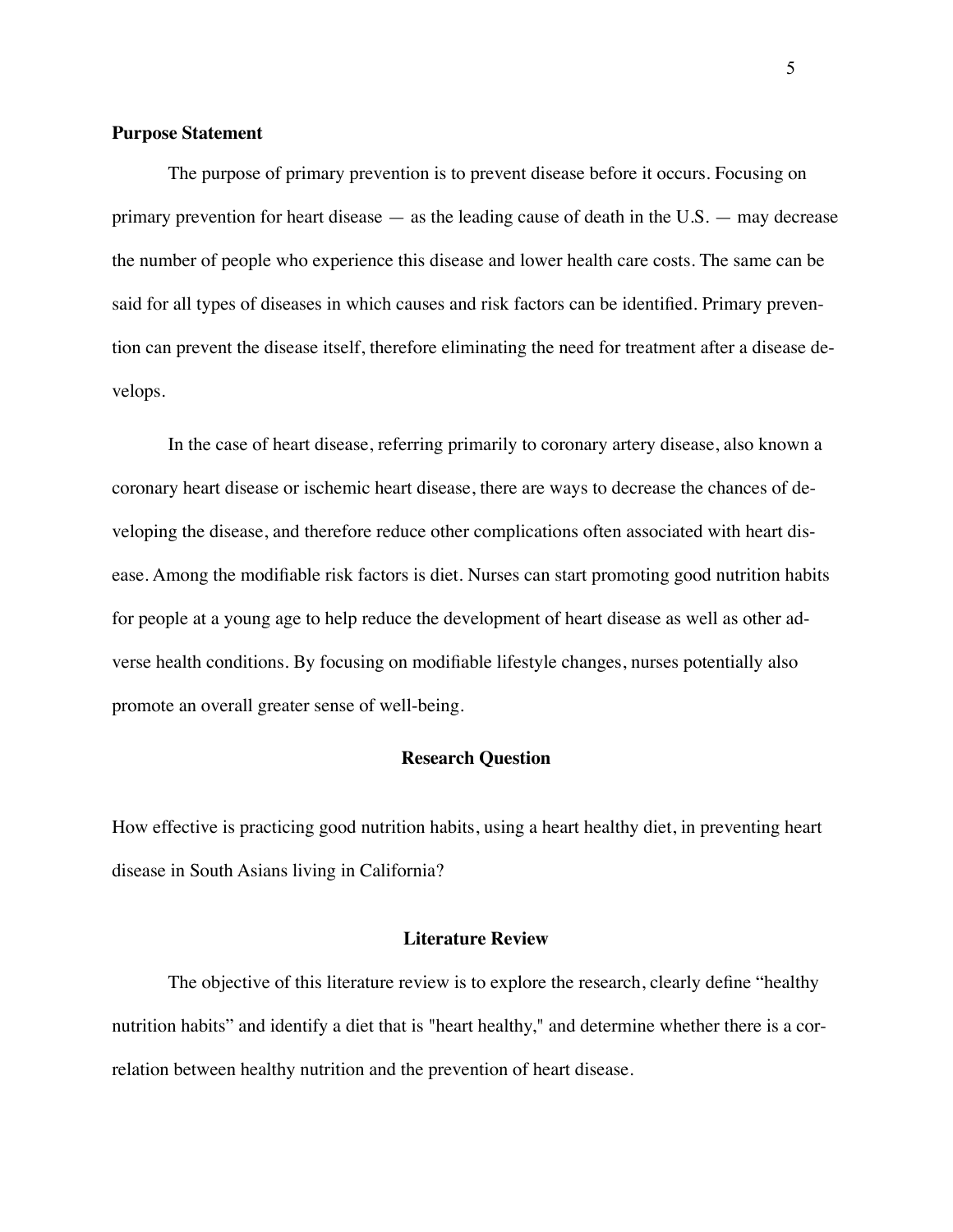A number of search terms were used to find articles that are related to the topic. Search terms include: "prevention," "heart disease," "nutrition habits," "coronary artery disease," "lifestyle changes," "cardiovascular disease," and "diet prevention." Electronic databases and websites were searched to find relevant articles. Online sources include the American Heart Association, Journal of the Academy of Nutrition and Dietetics, the European Heart Journal, the New England Journal of Medicine, and the American Medical Association. Thousands of articles were discovered using the search terms listed above. The search produced secondary reviews as well as primary studies. After eliminating reviews, the number of articles was narrowed down. Only peer-reviewed articles were included. To help ensure that seminal or groundbreaking work was incorporated, there was no restriction for dates in the search. The titles and abstracts were screened to determine which articles were most relevant to the objective. A total of six articles were chosen to be used for this review.

The articles are split into two categories. The first category focuses specifically on diet and nutrition in relation to the prevention of heart disease. The articles within this category take into account what the participants consume and how their consumption relates to the presence of heart disease. The design of these studies supports the objective of this review and the results support the idea that there is a correlation between healthy nutrition and the prevention of heart disease. The second category includes articles that provide evidence on the prevention of heart disease through lifestyle changes. The studies in this category further support the objective from a broader perspective by not focusing only on diet and nutrition, but other factors as well. Diet and nutrition are a part of the lifestyle changes that these articles reflect on, which is why they remain relevant. See Appendix A for a Literature Review Table summarizing each article.

 $\sim$  600  $\sim$  600  $\sim$  600  $\sim$  600  $\sim$  600  $\sim$  600  $\sim$  600  $\sim$  600  $\sim$  600  $\sim$  600  $\sim$  600  $\sim$  600  $\sim$  600  $\sim$  600  $\sim$  600  $\sim$  600  $\sim$  600  $\sim$  600  $\sim$  600  $\sim$  600  $\sim$  600  $\sim$  600  $\sim$  600  $\sim$  600  $\sim$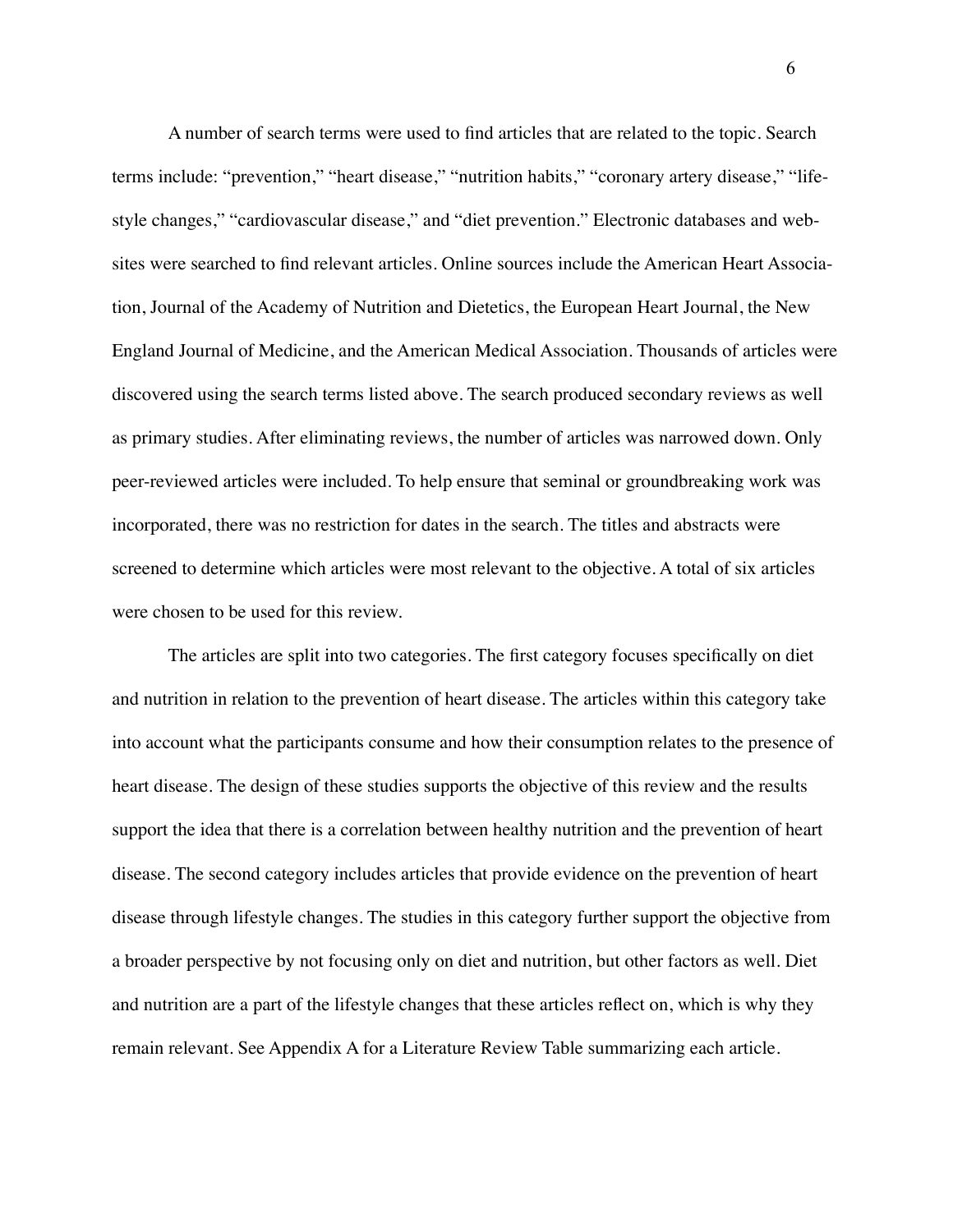#### **Category I: Diet and nutrition in relation to the prevention of heart disease**

Four research articles are chosen for this first category because they focus on specific foods and/or diets and the prevention of heart disease. The diets that the articles focus on are a "heart healthy diet," fruit and vegetable intake, and a Mediterranean diet. These studies include large sample sizes, which increases generalizability.

The objectives of the first study are to investigate the relationship between a heart-healthy dietary pattern and subclinical heart disease in women and to identify potential opportunities for primary prevention (Millen et al. 2004). This longitudinal, correlational study involved 1,423 women in the Framingham Offspring/Spouse (FOS) Study cohort in Framingham, Massachusetts who did not have cardiovascular disease (CVD) at baseline. Dietary patterns and cardiovascular disease risk factors were assessed at the baseline. At a 12-year follow-up, the presence of subclinical heart disease was assessed using carotid atherosclerosis measured by ultrasound. It was found that women who ate a heart-healthy diet had more favorable baseline CVD risk factor profiles. The age-adjusted odds of subclinical heart disease at follow-up was 40% lower for hearthealthy women. This article also included an analysis stratified by smoking status, which showed that women who consumed a heart-healthy diet and who had never smoked had more than 80% less odds for subclinical heart disease compared with smokers whose diets were less hearthealthy (Millen et al. 2004). Although the study is 14 years old, this article was included because the study was among the first to focus on women and sustained a long follow up period (12 years).

The second study by Crowe and Roddam (2011) assessed the relation between fruit and vegetable intake and risk of mortality from ischemic heart disease (IHD) in the European Prospective Investigation into Cancer and Nutrition (EPIC)-Heart study. In the study, 519,978 men and women were recruited by 23 collaborating centers in 10 European countries between 1992 and 2000. This study found that there was a significant association between fruit and veg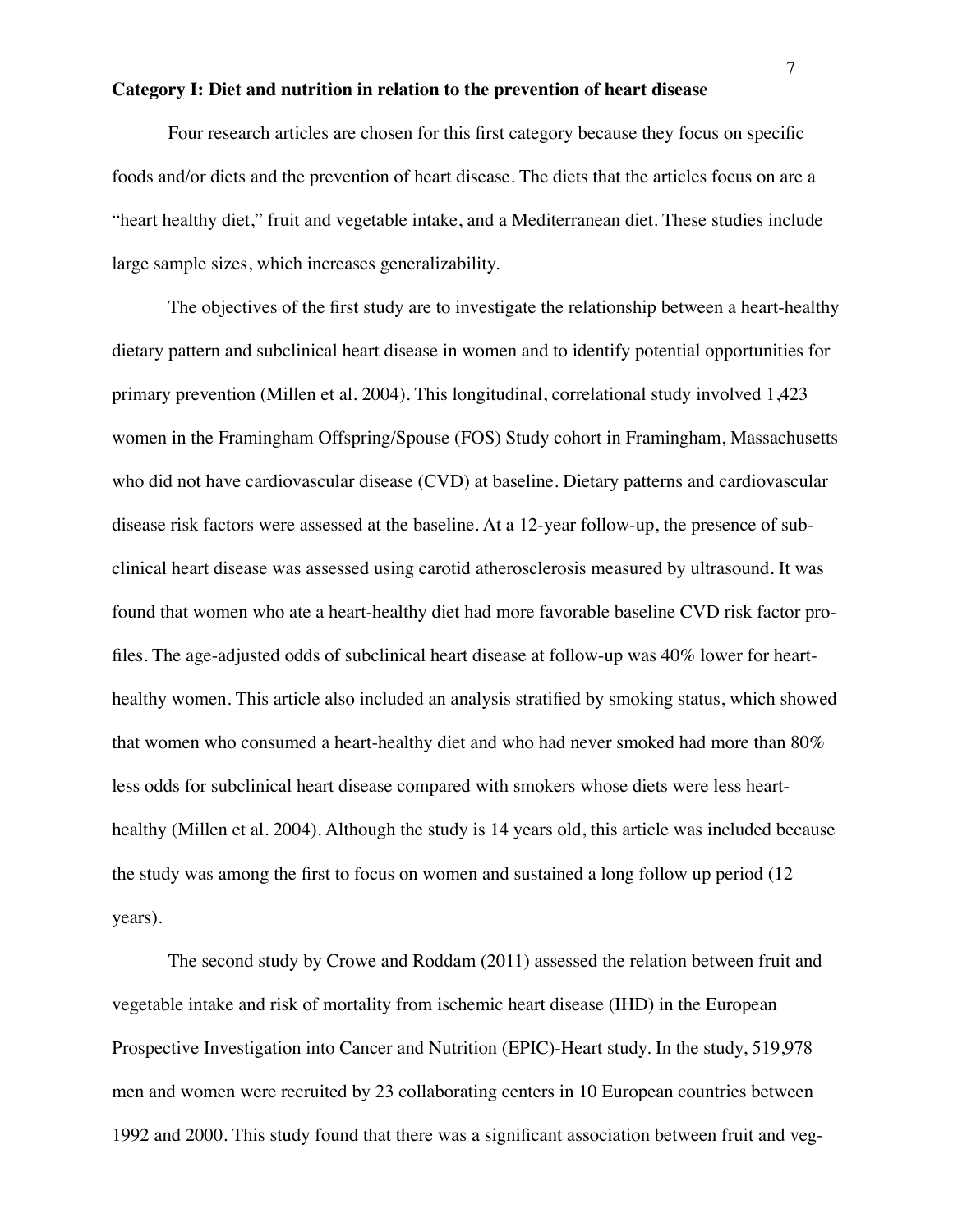etable intake and lower risk of fatal IHD. Participants who consumed at least eight portions of fruits and vegetables per day had a 22% lower risk ratio (RR) of fatal IHD compared with those consuming fewer than three portions a day. Each portion increment in the consumption of fruits and vegetables was associated with a 4% lower risk of dying from IHD (Crowe & Roddam 2011).

The third study was performed in Spain. Estruch and his research team (2013) tested the efficacy of two Mediterranean diets (one supplemented with extra-virgin olive oil and another with nuts), as compared with a control diet (advice on a low-fat diet), on primary cardiovascular prevention. Eligible participants were men 55 to 80 years of age and women 60 to 80 years of age with no cardiovascular disease at enrollment, but who had either type 2 diabetes mellitus or at least three of the following major risk factors including smoking, hypertension, elevated lowdensity lipoprotein cholesterol levels, low high-density lipoprotein cholesterol levels, overweight or obesity, or a family history of premature coronary heart disease. The researchers enrolled a large number of participants, 7,447, including 57% women. The major finding of this research was that among persons at high cardiovascular risk, a Mediterranean diet supplemented with extra-virgin olive oil or nuts reduced the incidence of major cardiovascular events (Estruch et al., 2013).

The fourth study by Lorgeril et al. (1999) tested whether a Mediterranean-type diet may reduce the rate of recurrence after a first myocardial infarction. Six hundred five survivors of a first myocardial infarction were enrolled. Participants were randomized into either a control or a Mediterranean group. In this study, a specific design was used to recruit and randomize the patients without informing them and their physicians that they were participating in a comparative trial. Results indicated that the protective effect of the Mediterranean dietary pattern was maintained up to four years after the first infarction, supporting previous intermediate analyses (Lorgeril et al., 1999).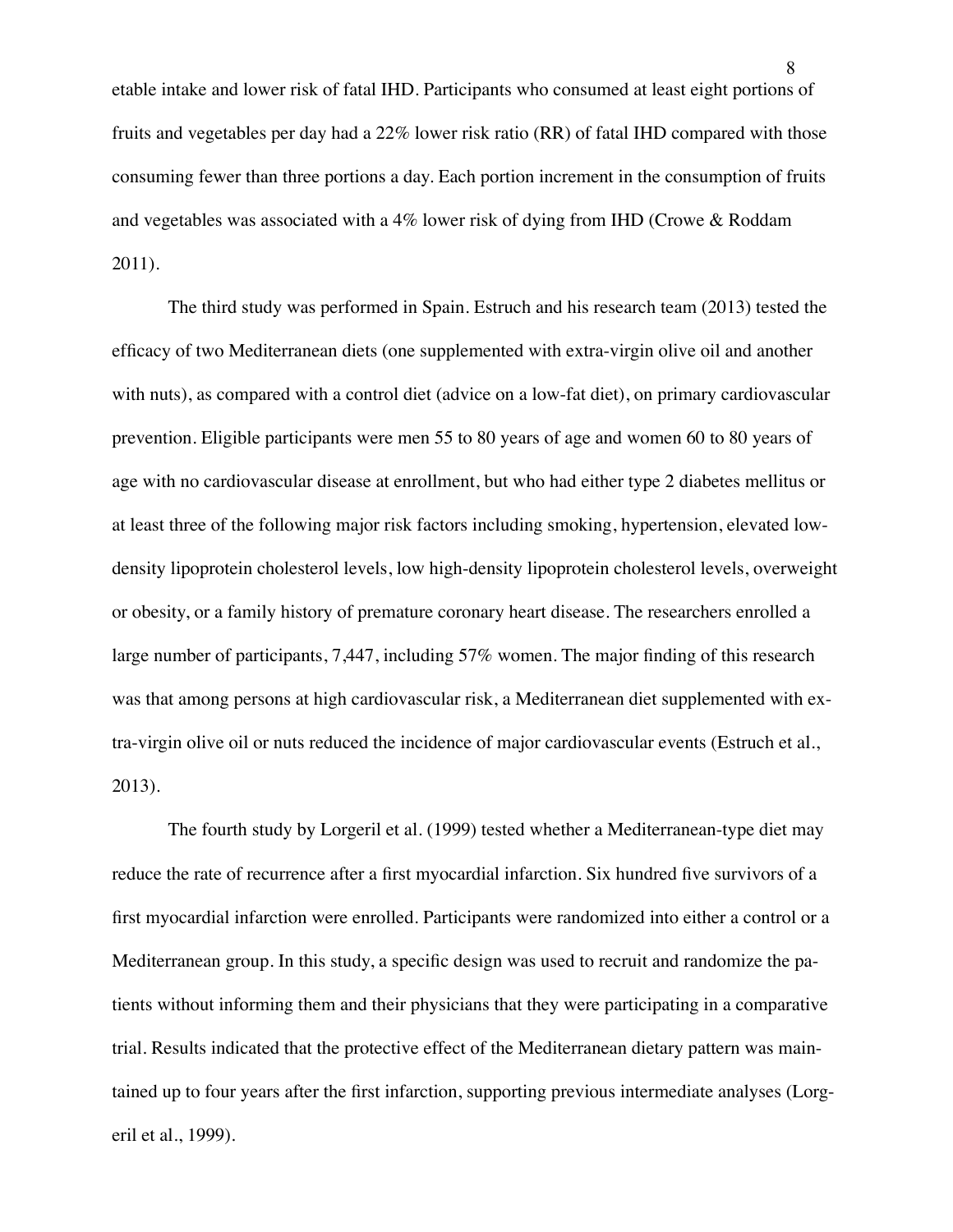#### *Summary of Category I Research*

Information obtained from the review of the studies in Category I provided enough data to help narrow down specific nutritional patterns and provide insight in to dietary prevention methods. These articles added to the definition of a "heart healthy diet" and distinguished other risk factors associated to the development of heart disease. The research is applicable to men and women who have risk factors for heart disease as well as those who do not.

#### **Category II: Evidence on the prevention of heart disease through lifestyle changes**

The articles of Category II discuss indirectly how nutrition can prevent heart disease. They focus on "lifestyle habits," which include nutrition. These studies take into account risk factors for heart disease, such as smoking and BMI.

The purpose of the first study in this category, by Canoy et al. (2007) was to examine the prospective relation between fat distribution indices and coronary heart disease using proportional hazards regression. In this study, 24,508 men and women 45 to 79 years of age living in Norfolk, UK were recruited from general practice registers during 1993–1997. At the clinic visit, trained research nurses took anthropometric measurements on individuals using a standard protocol, blood pressure, and measured serum lipid concentration from non-fasting blood samples. Participants completed a health and lifestyle questionnaire indicating any family history of heart disease or physician-diagnosed prevalent diseases such as heart attack or myocardial infarction, stroke, and diabetes mellitus. Cigarette smoking habit, physical activity level, and alcohol intake were assessed. After a mean follow-up of 9.1 years, there were 2,600 coronary heart disease events (662 fatal and 1938 nonfatal) with 1,708 events in men (27.6% fatal) and 892 events in women (21.4% fatal). When categorized into fifths, an increasing risk for coronary heart disease was observed across the whole range of waist-hip ratio with no apparent threshold in both men and women (Canoy et al., 2007).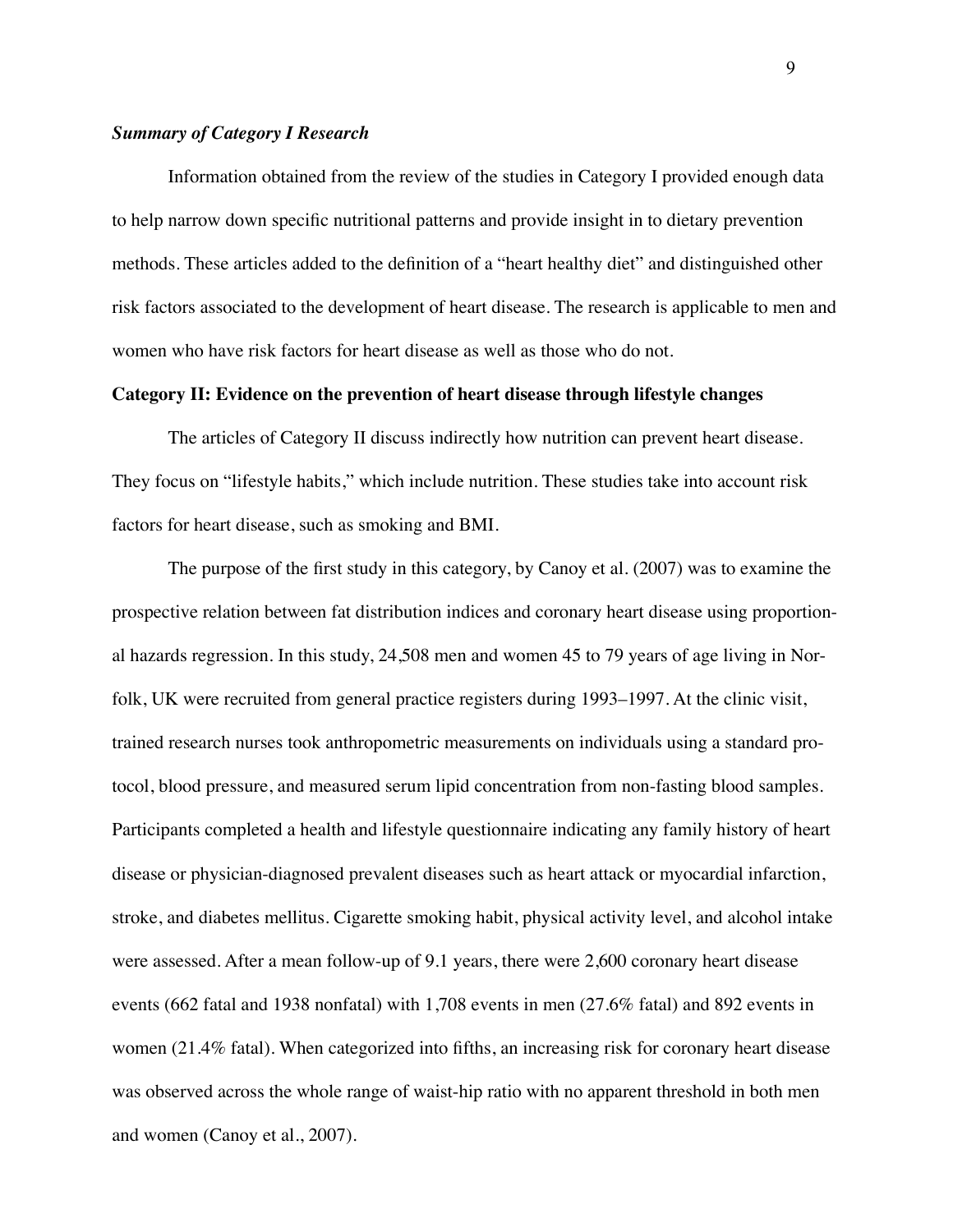The objective of the second study in this category was to determine the feasibility of patients to sustain intensive lifestyle changes for a total of five years and the effects of these lifestyle changes (without lipid-lowering drugs) on coronary heart disease. This work by Ornish and his team of researchers was performed in the U.S. and was among the first to closely examine the potential for actual reversal of disease in addition to prevention. Patients who were diagnosed with moderate to severe coronary heart disease were recruited for this study. Experimental group patients made and maintained comprehensive lifestyle changes for five years, whereas control group patients made more moderate changes. The conclusions were that in the experimental group regression of coronary atherosclerosis occurred after one year and continued to occur during the five year study period. In contrast, in the control group, coronary atherosclerosis continued to progress and more than twice as many cardiac events occurred (Ornish et al., 1998).

#### *Summary of Category II Research*

The articles in category II broaden the understanding of what can be done to prevent heart disease from developing or worsening. This is done by using surveys to identify present risk factors and comparing interventions done in groups with and without these risk factors. The interventions performed in these studies go beyond assessment of nutrition and dietary habits. By including assessments with anthropometric measurements, blood pressure, and serum lipid concentration, these studies allow for a more in depth understanding of what can be done to prevent heart disease. In addition, the research provides evidence that patients can maintain a heart healthy diet with proper support.

#### **Summary of the Research Literature**

Over all, the literature showed that adherence to a heart healthy diet can help prevent heart disease. The Mediterranean Diet was used as an example of a healthy pattern of eating in two studies (Lorgeril et al., 1999; Estruch et al., 2013) and is worthy of further investigation.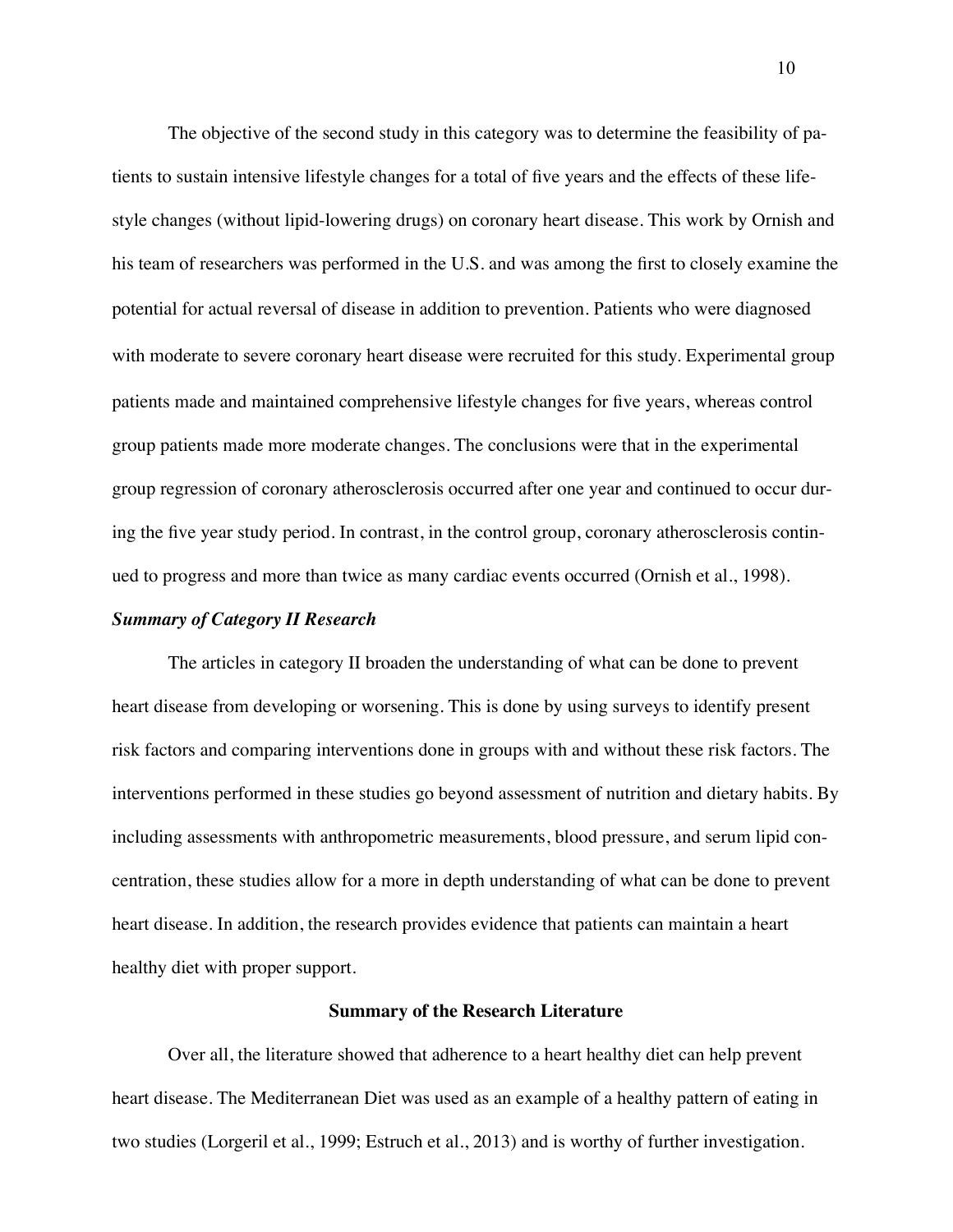#### **Theoretical Framework**

The Health Promotion Model is a key theory used for this study. The model was initially developed in 1982 and it was revised in 1996. The model was designed by [Nola J. Pender](https://nursing-theory.org/nursing-theorists/Nola-Pender.php) to be a "complementary counterpart to models of health protection" and is directed at increasing a patient's level of well-being (Petiprin, 2020). Health promoting behavior is the desired behavioral outcome, which makes it the end point in the Health Promotion Model. These behaviors should result in improved health, enhanced functional ability and better quality of life at all stages of development. A theoretical statement that comes from the model is "Prior behavior and inherited and acquired characteristics influence beliefs, affect, and enactment of health-promoting behavior" (Petiprin, 2020, para. 4).

This model relates to the study because the study focuses on how behavior can affect one's health in the future. This study will specifically focus on how behavior relating to nutrition will lead to better quality of life demonstrated by the absence of heart disease. This model can also be used to explain other health benefits that arise from following a certain behavior that promotes health. The model emphasizes that prior behavior can influence actually participating in the health-promoting behavior. People who are likely to engage in a healthy diet are likely to follow other healthy habits such as exercising and limiting the use of alcohol and tobacco.

A borrowed theory is also used to frame this study. Maslow's Hierarchy of Needs is a motivational theory in psychology. It consists of a five-tier model of human needs. From the bottom of the hierarchy upwards, the needs are: physiological, safety, love and belonging needs, esteem, and self-actualization. Needs lower in the hierarchy must be satisfied before individuals can attend to needs higher up (McLeod, 2020, para. 2). Once that level is fulfilled, the next level up is what motivates us.

This study will blend these two theoretical frameworks to demonstrate how fulfilling the physiological need will bring people up the tiers and attain needs higher up. Physiological needs

<u>11 September 2001 - September 2001 - September 2001 - September 2001 - September 2001 - September 2001 - September 2001 - September 2001 - September 2001 - September 2001 - September 2001 - September 2001 - September 2001</u>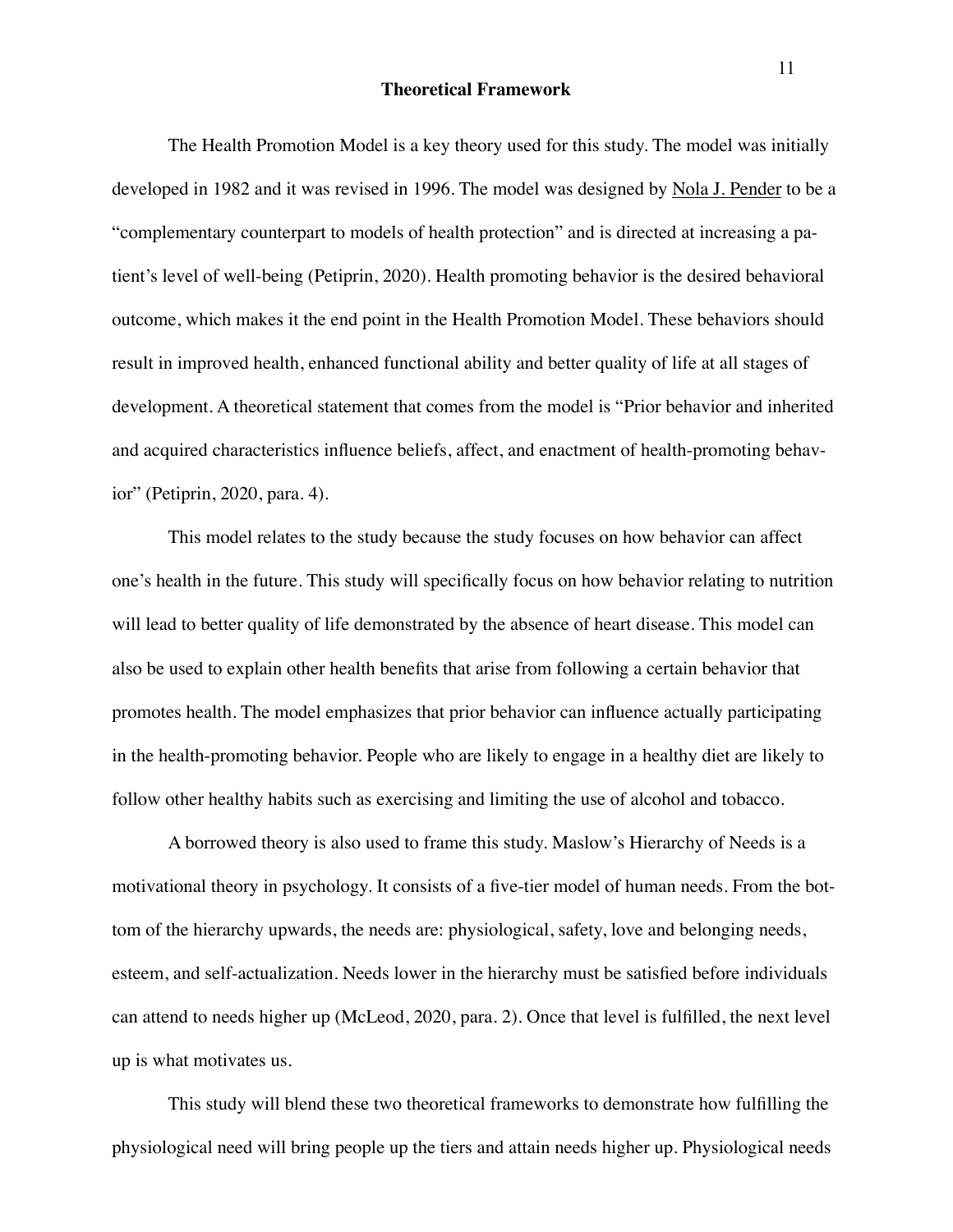are our requirements for survival, and consist of air, food, drink, shelter, clothing, warmth, sex, and sleep. If these needs are not satisfied, the human body cannot function optimally. This relates to the study because when people fulfill the bodily need of food, they can go on to achieve higher levels of health. The development of heart disease is not only associated with a healthy diet but is also influenced by other lifestyle habits as well as stress. Psychological needs are higher up in the model, so in relation to the study, following a heart healthy diet meets the body's basic needs so that higher levels of health promotion can be achieved. When higher needs are attended to, a person's conscious capacity can expand to include the experience of self-actualization.

#### **Research Aim**

! To determine the effectiveness of the Mediterranean diet for maintaining a healthy heart in the South Asian population who lives in California.

#### **Ethical Considerations**

This study will be reviewed by the Dominican University Institutional Review Board (IRB) and the Kaiser Permanente Healthcare IRB for ethical considerations. IRB approval will be obtained prior to the start of data collection. A study identifier will be assigned to each participant to help ensure that private health information is protected, and that confidentiality is maintained. For people who agree to participate, medical records will be examined to obtain the participants' medical history and background. The longitudinal design of this study could create a burden. The need for records and the time commitment will be fully explained to potential participants. Potential participants also will be notified that they are allowed to withdraw from the study at any time. Informed consent will be needed from potential participants prior to joining the study.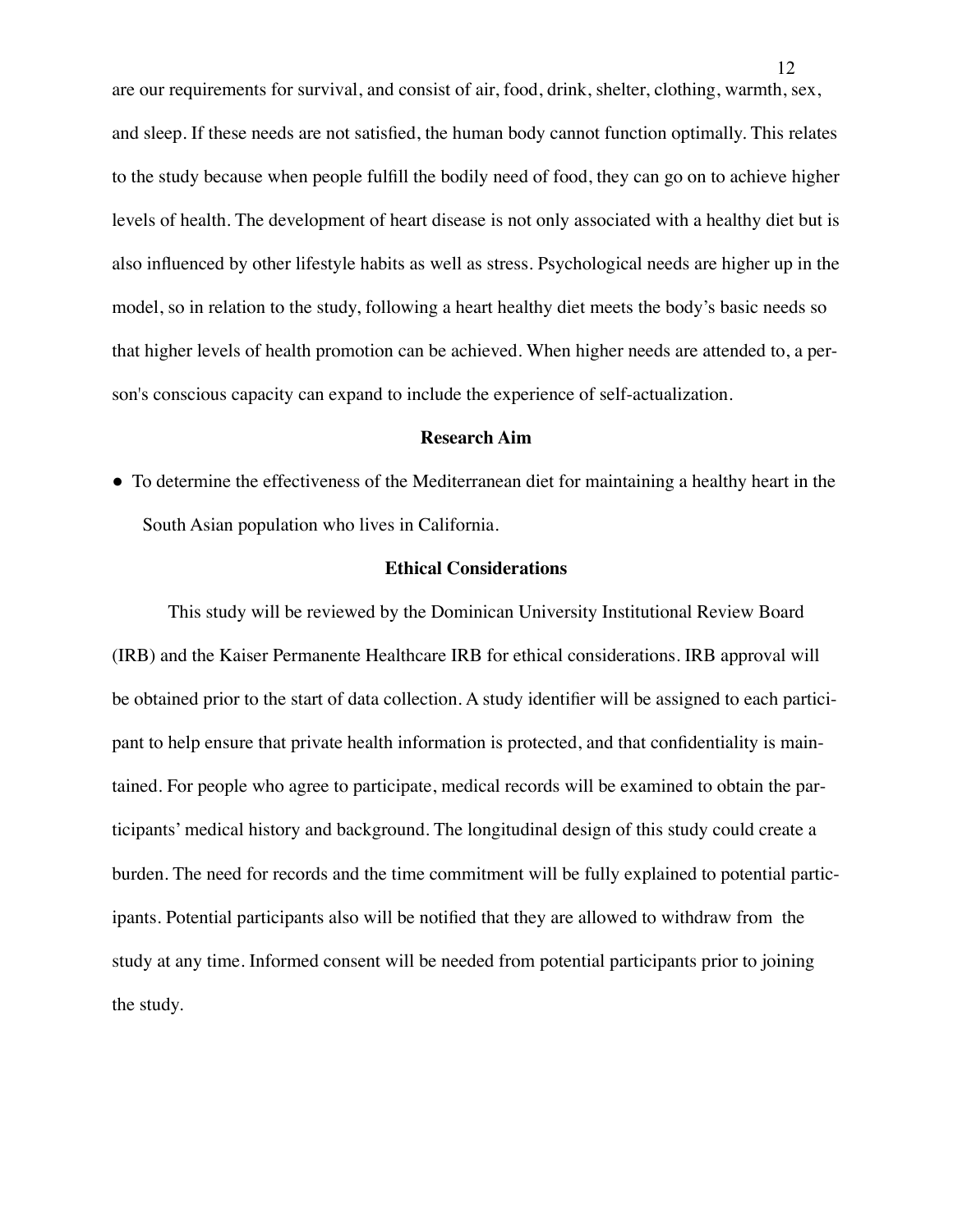#### **Methods**

#### **Participants**

The participants of this study will include men and women between the ages of 20 and 55 who belong to a South Asian ethnic group. Exclusion criteria includes having a family history of heart disease.

#### **Population**

The sample will represent those belonging to a South Asian ethnic group living in California who receive healthcare through the Kaiser Permanente Healthcare System.

#### **Design**

For this study, a quantitative, prospective, longitudinal randomized clinical trial is proposed.

#### **Recruitment**

This study will be focused on the development of heart disease in South Asian people who have no family history of heart disease. The recruitment will start by finding adults in California who are not already at risk for developing heart disease or have other factors that contribute to heart disease. Recruitment will continue until 100 males and 100 females are enrolled, or after six months, whichever comes soonest.

The researcher will partner with four hospital centers in the Kaiser Permanente Healthcare System, a state-wide provider of healthcare that promotes healthy living, to screen for candidates for participation at their outpatient clinics. Two of the Kaiser facilities will be located in Northern California and two will be located in Southern California. Primary care providers will be provided with informational flyers about the study, which will be made available to patients in the waiting room or front desk of the offices. The flyers will contain a link to a screening survey that will request information about the potential participant's name, ethnicity, and personal and family heart health history. After sorting out people who do not meet inclusion criteria, and filter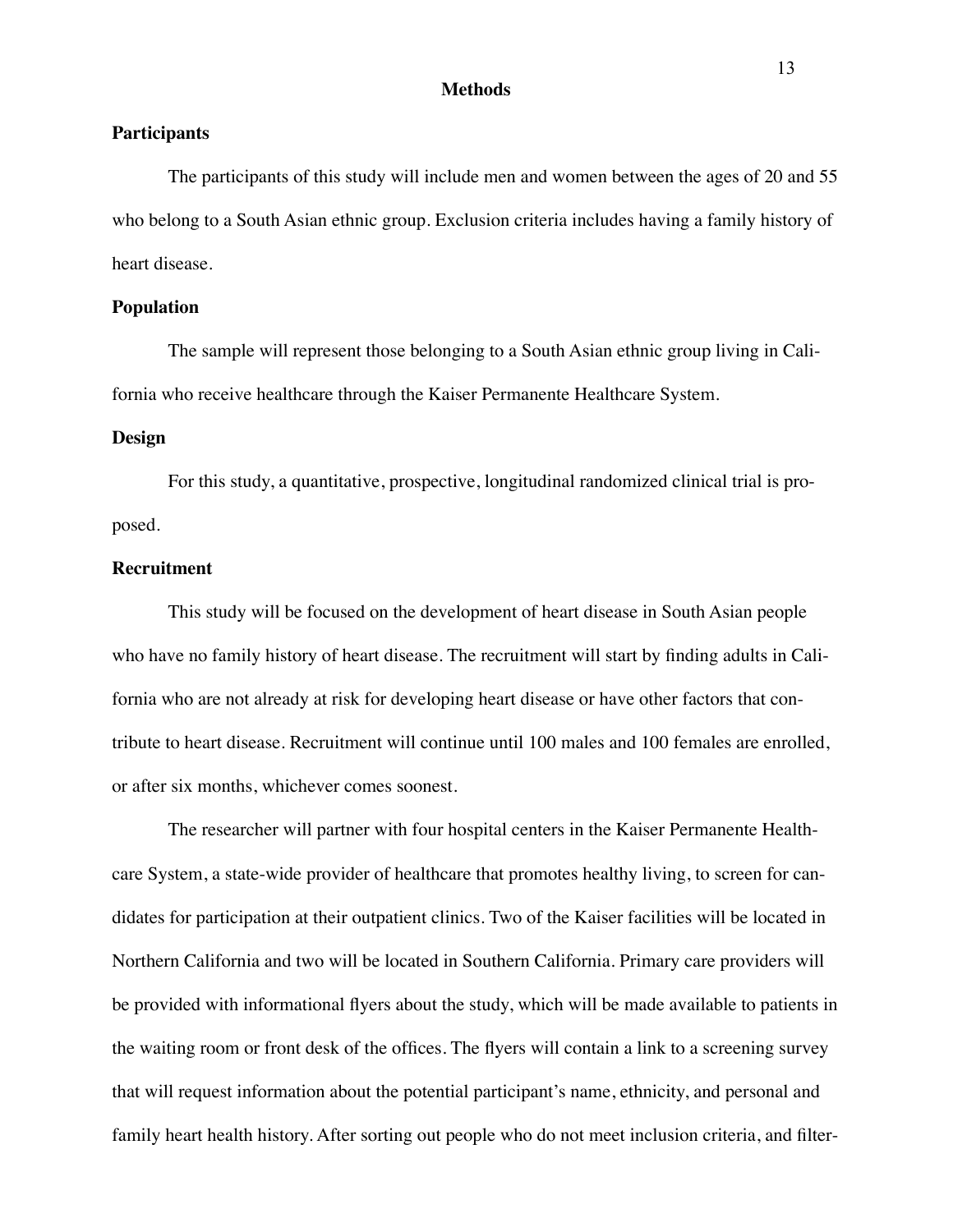ing in those who qualify, potential participants will be invited to a face-to-face meeting to explain the research study and obtain informed consent. Participants will be notified of the background of research, the aim of the study, what to expect during the study, and why the study is useful for the greater good.

#### **Sample Size**

A total of 200 participants will include 100 men and 100 women; 50 men and 50 women will be in the control group and the remaining will be placed in the intervention group.

#### **Method**

The intervention group will receive three two-hour educational sessions that will take place once per week for three weeks. The sessions will teach about the benefits of a heart healthy Mediterranean diet and provide cooking tips and menus to follow. The control group would resume their usual diet habits. Both groups will be asked to keep a diet log. A nutrition history and assessment, a physical exam, an electrocardiogram (ECG) and a lipid panel will be obtained at baseline for all participants. A follow-up that includes checking the diet log and the lipid panel will be performed at three-months and six months. At one-year, the nutritional assessment, physical exam, ECG, and lipid panel will be repeated. For the intervention group, a survey will be provided to gather information on what the participants are experiencing and how well they are adhering to their diet regimes. Questions will ask participants in the intervention group to rank their responses on a five-point Likert scale  $(1 =$  complete agreement to  $5 =$  complete disagreement). Example questions are:

- Rate how well:
	- $\circ$  you have adhered to your diet regimen
	- $\circ$  enjoy food offered on the Mediterranean diet
	- $\circ$  you feel about your health overall
	- $\circ$  you feel about your heart health in particular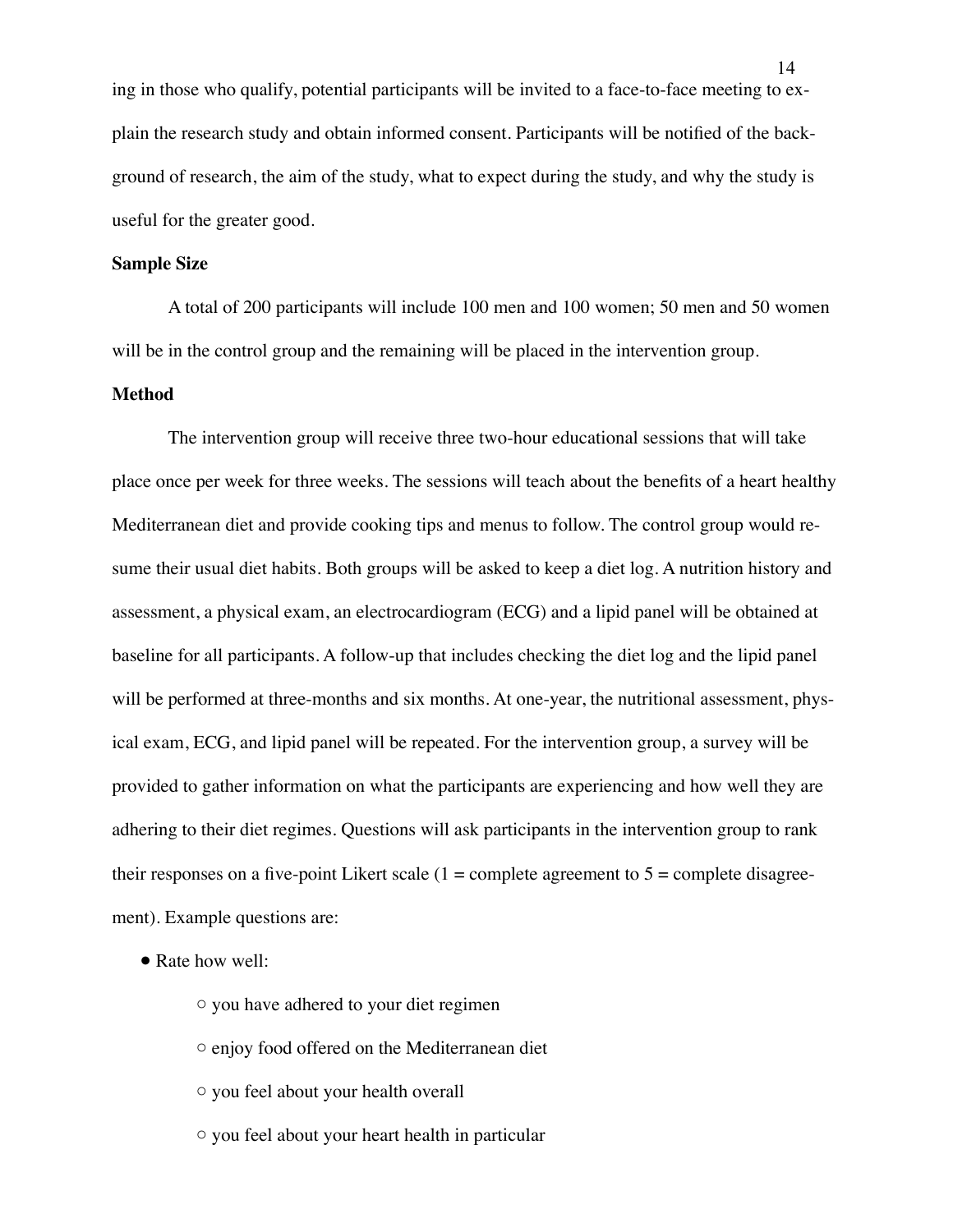Follow-up on all measures will be performed annually for an additional nine years (providing 10 years of data) to check adherence, assess lipid profile, cardiovascular status, and examine risk factors associated with the development of heart disease.

#### **Data Analysis**

The results of this study will be analyzed using descriptive statistics, mean, median, mode, and frequency distributions. The outcome measures for the two groups will be compared using independent sample t-tests.

#### **Discussion**

It is expected that participation in following a heart healthy diet will lead to a lower chance of the development of heart disease. Unhealthy lifestyle factors play a major role in the development of heart disease. Atherosclerosis is the most common cause of coronary artery disease, and risk factors for it include high cholesterol and triglyceride levels, diabetes, obesity, and eating saturated fats. These risk factors all pertain to nutrition. By participating in healthy behaviors to target these risk factors, it is expected that the probability of the development of heart disease can be lowered and perhaps prevented. Data analysis will include using the statistics from the study to determine a correlation between following a heart healthy diet and the development of heart disease. At a 10 year follow up, that significant data will have been collected. The study will find out how many people out of each group developed coronary artery disease. Specific outcome measures will include evaluation of patients' physical assessment, lipid profile (cholesterol levels), and ECG change physical assessment (if any). The medical record will be checked for any new history of atherosclerosis or diagnosis of coronary artery disease. The data for the different groups will then be compared with each other to determine if there is a correlation between nutrition habits and heart disease.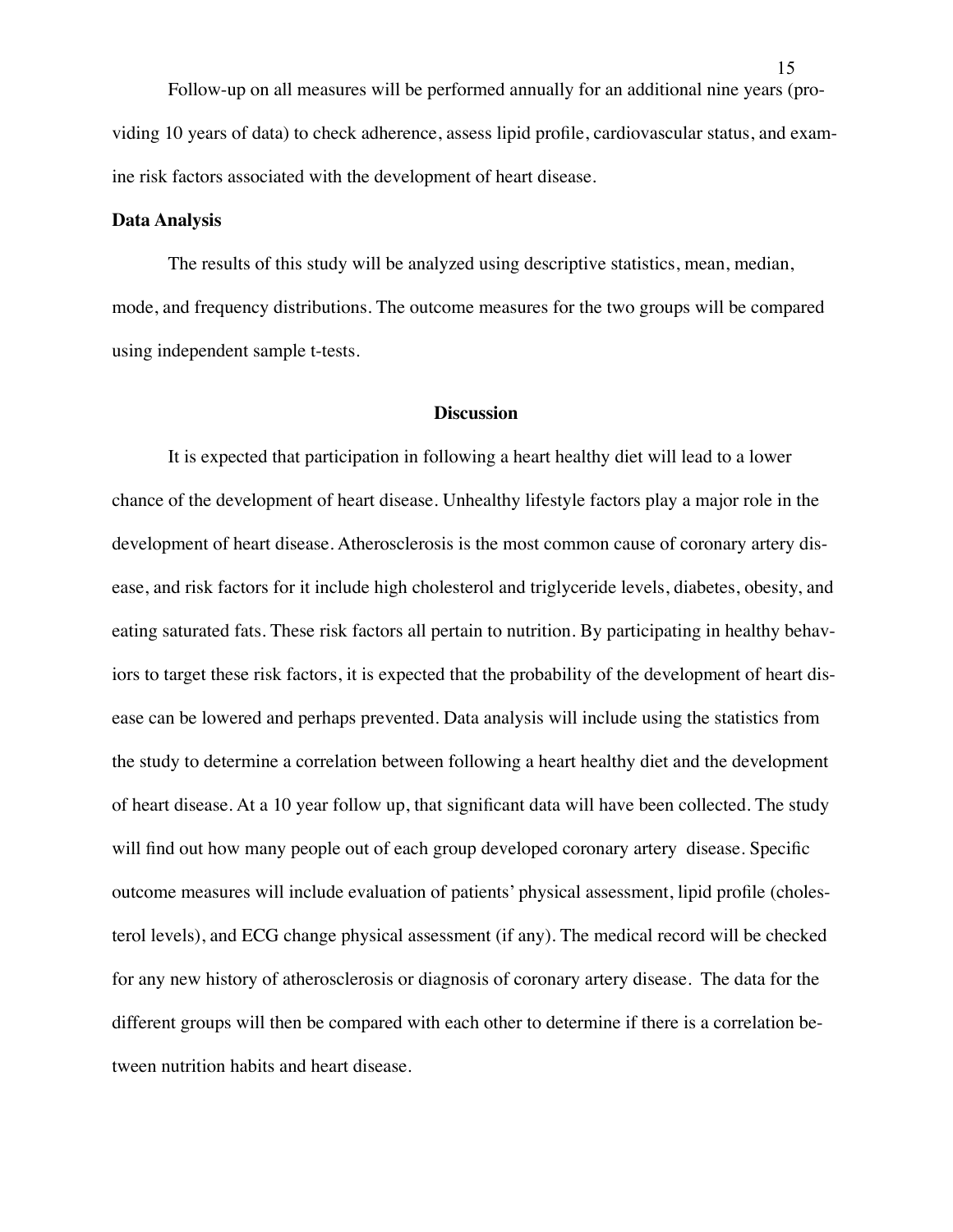#### **Conclusion**

The research proposal can be used to promote health-promotion behaviors for other diseases as well. This study potentially will show the importance of adherence to a particular behavior to achieve higher levels of health. Education is also an important factor because it can determine whether or not people will adhere to the behavior. As the Health Promotion Model explains, health care providers are important sources of interpersonal influence that can increase or decrease commitment to and engagement in health-promoting behavior. By educating people on how following a heart healthy diet can prevent heart disease and even other diseases, people are more likely to engage in that behavior. This framework can be used to promote other healthy behaviors and prevent more disease.

The evidence in the literature review teaches that following a diet that is considered to be heart healthy can decrease the risk of developing heart disease. Even more importantly, it demonstrates the importance of education and adherence to healthy behaviors. This advances the profession of nursing because teaching is a skill that aligns will with service. The educational strategy that this thesis offers can be applied not only to prevention of heart disease, but to all types of diseases that have modifiable risk factors. Next steps for study might to look even deeper the role of diet as related to other risk factors of heart disease, such as having a high blood pressure, smoking, and exercise. Another area for further research is to examine how adoption of a healthy lifestyle can impact each risk factors on the development of the disease.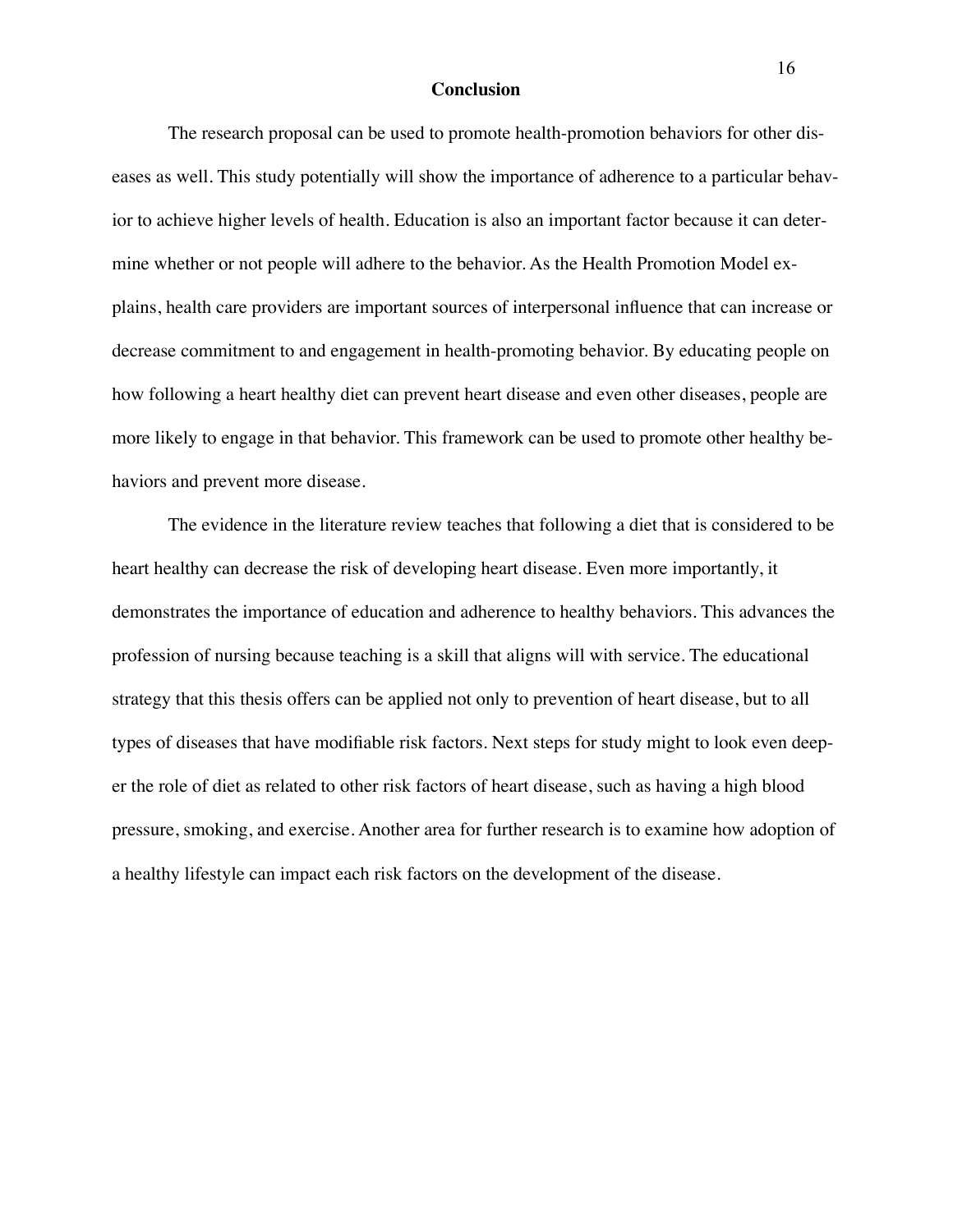Canoy, D., Boekholdt M., Wareham N., et al. (2007). *Body Fat Distribution and Risk of Coronary Heart Disease in Men and Women in the European Prospective Investigation Into Cancer and Nutrition in Norfolk Cohort.* Circulation. https://doi.org/10.1161/ CIRCULATIONAHA.106.673756

- Centers for Disease Control and Prevention. (2021, September 27). *Heart disease facts*. Centers for Disease Control and Prevention. https://www.cdc.gov/heartdisease/facts.htm.
- Crowe, F., Roddam, A., Key, T. (2011). *Fruit and vegetable intake and mortality from ischaemic heart disease: results from the European Prospective Investigation into Cancer and Nutrition (EPIC)-Heart study.* European Heart Journal. EHJ, 32(11) 1235-1243. https:// doi.org/10.1093/eurheartj/ehq465
- Estruch, R., Ros, E., Salas-Salvadó, J., et al. (2013). P*rimary Prevention of Cardiovascular Disease with a Mediterranean Diet.* The New England journal of Medicine.DOI: 10.1056/NEJMoa1200303
- Lorgeril, M., Salen, P.,, Martin, J.-L., et al. (1999, February 16). *Mediterranean diet, traditional risk factors, and the rate of cardiovascular complications after myocardial infarction.* Circulation. https://www.ahajournals.org/doi/10.1161/01.CIR.99.6.779.
- McLeod, S. (2020, December 29). *Maslow's Hierarchy of Needs*. Simply Psychology. https:// www.simplypsychology.org/maslow.html
- Millen, B., Quatromoni, P., Nam, B., et al. (2004). *Dietary patterns, smoking, and subclinical heart disease in women: opportunities for primary prevention from the Framingham nutrition studies.* Journal of the Academy of Nutrition and Dietetics. https://doi.org/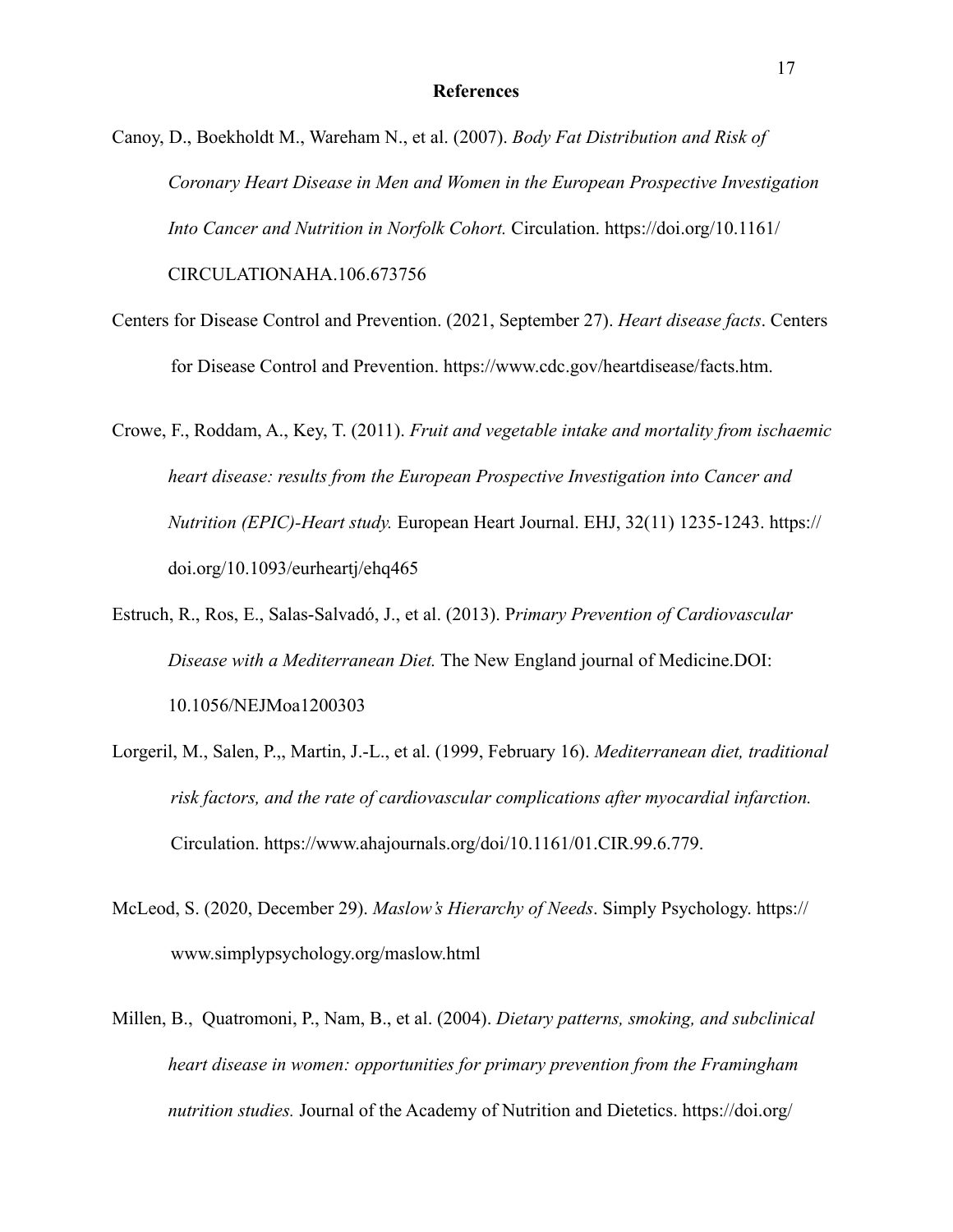- Ornish, D., Scherwitz, L., Billings, J., et al. (1998). *Intensive lifestyle changes for reversal of coronary heart disease.* https://www.ornish.com/wp-content/uploads/Intensive-lifestyle changes-for-reversal-of-coronary-heart-disease1.pdf
- Petiprin, A. (2020). *Pender's Health Promotion Model.* Nursing Theory. https://nursing theory.org/theories-and-models/pender-health-promotion-model.php

Stanford Healthcare (2021). *Care and Treatment of Cardiovascular Disease in South Asians.*  Stanford Healthcare. https://stanfordhealthcare.org/medical-clinics/stanford-south-asian translational-heart-initiative/conditions.html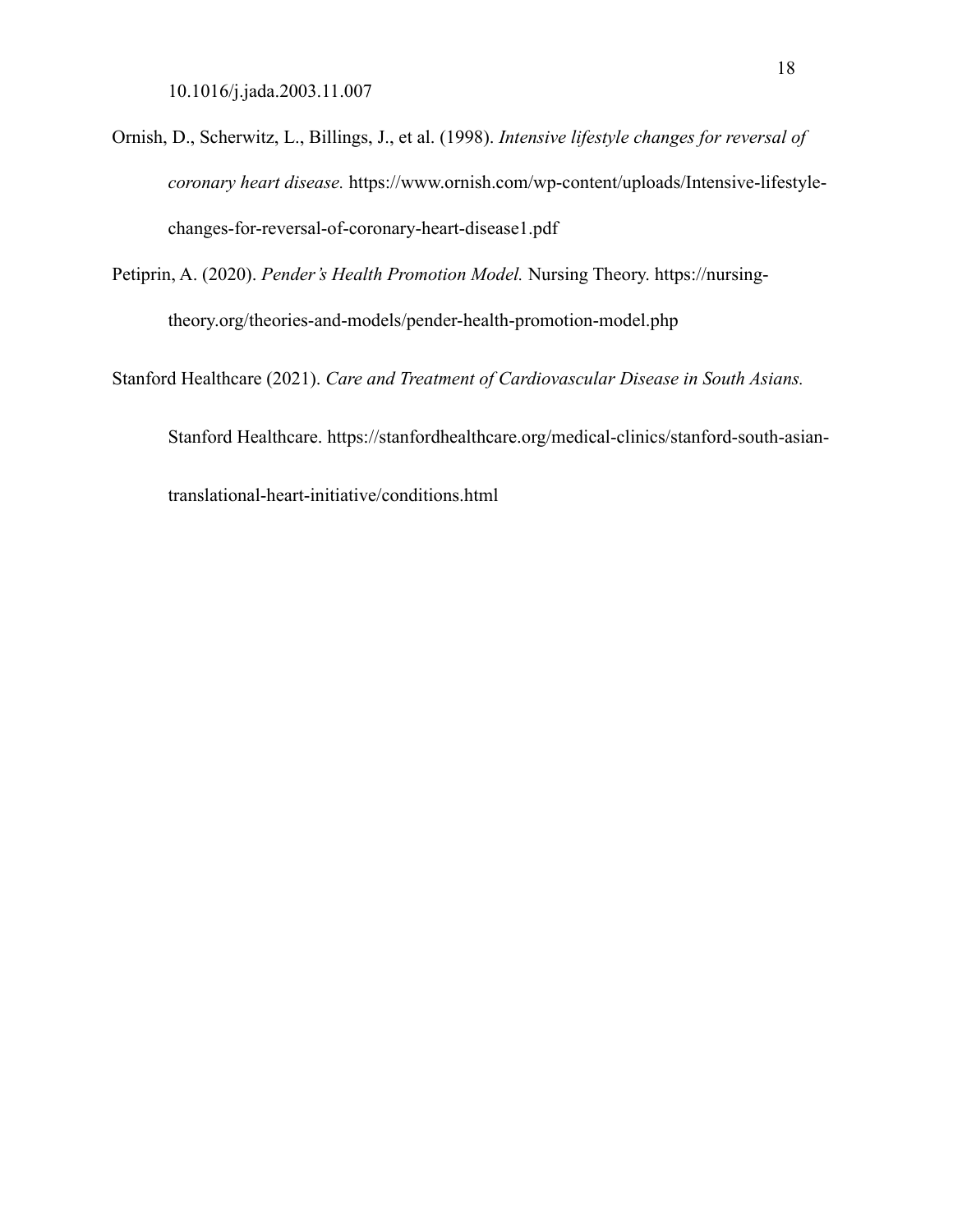# **Appendix**

| Authors, Cita-<br>tions                                                                                                                                                                                                                                                                                                                                    | Purpose, Ob-<br>jective of<br><b>Study</b>                                                                                                                                   | <b>Population of</b><br>interest, Sam-<br>ple (N=Size)                                                                                                                        | <b>Study Design</b>                                                     | <b>Study Meth-</b><br>ods                                                                                                                                                                                                                                                                                                                                                                                                                                                                                                                                                                                                                                         | <b>Major Find-</b><br>ing(s)                                                                                                                                                                                                                                                                                                                                                                                                                                                                                                                                                                                                                   | <b>Strengths</b>                                                                                                                                                                                                               | <b>Limitations</b>                                                                                                                                                                                                                                                                                                                                                                                  |
|------------------------------------------------------------------------------------------------------------------------------------------------------------------------------------------------------------------------------------------------------------------------------------------------------------------------------------------------------------|------------------------------------------------------------------------------------------------------------------------------------------------------------------------------|-------------------------------------------------------------------------------------------------------------------------------------------------------------------------------|-------------------------------------------------------------------------|-------------------------------------------------------------------------------------------------------------------------------------------------------------------------------------------------------------------------------------------------------------------------------------------------------------------------------------------------------------------------------------------------------------------------------------------------------------------------------------------------------------------------------------------------------------------------------------------------------------------------------------------------------------------|------------------------------------------------------------------------------------------------------------------------------------------------------------------------------------------------------------------------------------------------------------------------------------------------------------------------------------------------------------------------------------------------------------------------------------------------------------------------------------------------------------------------------------------------------------------------------------------------------------------------------------------------|--------------------------------------------------------------------------------------------------------------------------------------------------------------------------------------------------------------------------------|-----------------------------------------------------------------------------------------------------------------------------------------------------------------------------------------------------------------------------------------------------------------------------------------------------------------------------------------------------------------------------------------------------|
| Canoy, D.,<br>Boekholdt M.,<br>Wareham N.,<br>et al. (2007).<br>Body Fat Dis-<br>tribution and<br>Risk of Coro-<br>nary Heart<br>Disease in<br>Men and<br>Women in the<br>European<br>Prospective<br>Investigation<br>Into Cancer<br>and Nutrition<br>in Norfolk<br>Cohort. https://<br>doi.org/<br>10.1161/CIR-<br><b>CULATION-</b><br>AHA.<br>106.673756 | To examine the<br>prospective<br>relation be-<br>tween fat dis-<br>tribution in-<br>dices and<br>coronary heart<br>disease using<br>proportional<br>hazards regres-<br>sion. | $N = 24,508$<br>Men and<br>women 45 to<br>79 years of age<br>living in Nor-<br>folk, UK, who<br>were recruited<br>from general<br>practice regis-<br>ters during<br>1993-1997 | Quantitative:<br>prospective,<br>longitudinal<br>and correla-<br>tional | At the clinic<br>visit, research<br>nurses took<br>anthropometric<br>measurements<br>on individuals<br>using a stan-<br>dard protocol.<br>BP and mea-<br>sured serum<br>lipid concen-<br>tration from<br>non-fasting<br>blood samples<br>were obtained.<br>Participants<br>completed a<br>health and<br>lifestyle ques-<br>tionnaire indi-<br>cating any<br>family history<br>of heart dis-<br>ease or physi-<br>cian-diagnosed<br>prevalent dis-<br>eases such as<br>heart attack or<br>myocardial<br>infarction,<br>stroke, and<br>diabetes melli-<br>tus. Cigarette<br>smoking habit,<br>physical activi-<br>ty level, and<br>alcohol intake<br>were assessed. | After a mean<br>follow-up of<br>9.1 years, there<br>were 2,600<br>coronary heart<br>disease events<br>(662 fatal and<br>1938 nonfatal)<br>with 1,708<br>events in men<br>and 892 events<br>in women. An<br>increasing risk<br>for coronary<br>heart disease<br>was observed<br>across the<br>whole range of<br>waist-hip ratio<br>with no appar-<br>ent threshold in<br>both men and<br>women. BMI<br>remained pre-<br>dictive of<br>coronary heart<br>disease, but<br>risk estimates<br>were greatly<br>attenuated<br>when fat dis-<br>tribution, bio-<br>logical mediat-<br>ing factors, and<br>prevalent dis-<br>ease were con-<br>sidered. | - Large sample<br>size increases<br>generalizabil-<br>ity<br>- 9-year study<br>of both men<br>and women<br>- Correlates<br>association<br>between BMI<br>and heart<br>disease<br>- Includes ad-<br>justments of<br>covariates. | - More accu-<br>rate measures<br>of fat distrib-<br>ution may be<br>needed to<br>improve risk<br>assessment in<br>specific sub-<br>groups in the<br>population<br>- Further stud-<br>ies are need-<br>ed to assess<br>to what ex-<br>tent central<br>adiposity<br>measurement<br>can improve<br>disease pre-<br>diction with<br>the use of<br>existing<br>coronary<br>heart disease<br>risk models. |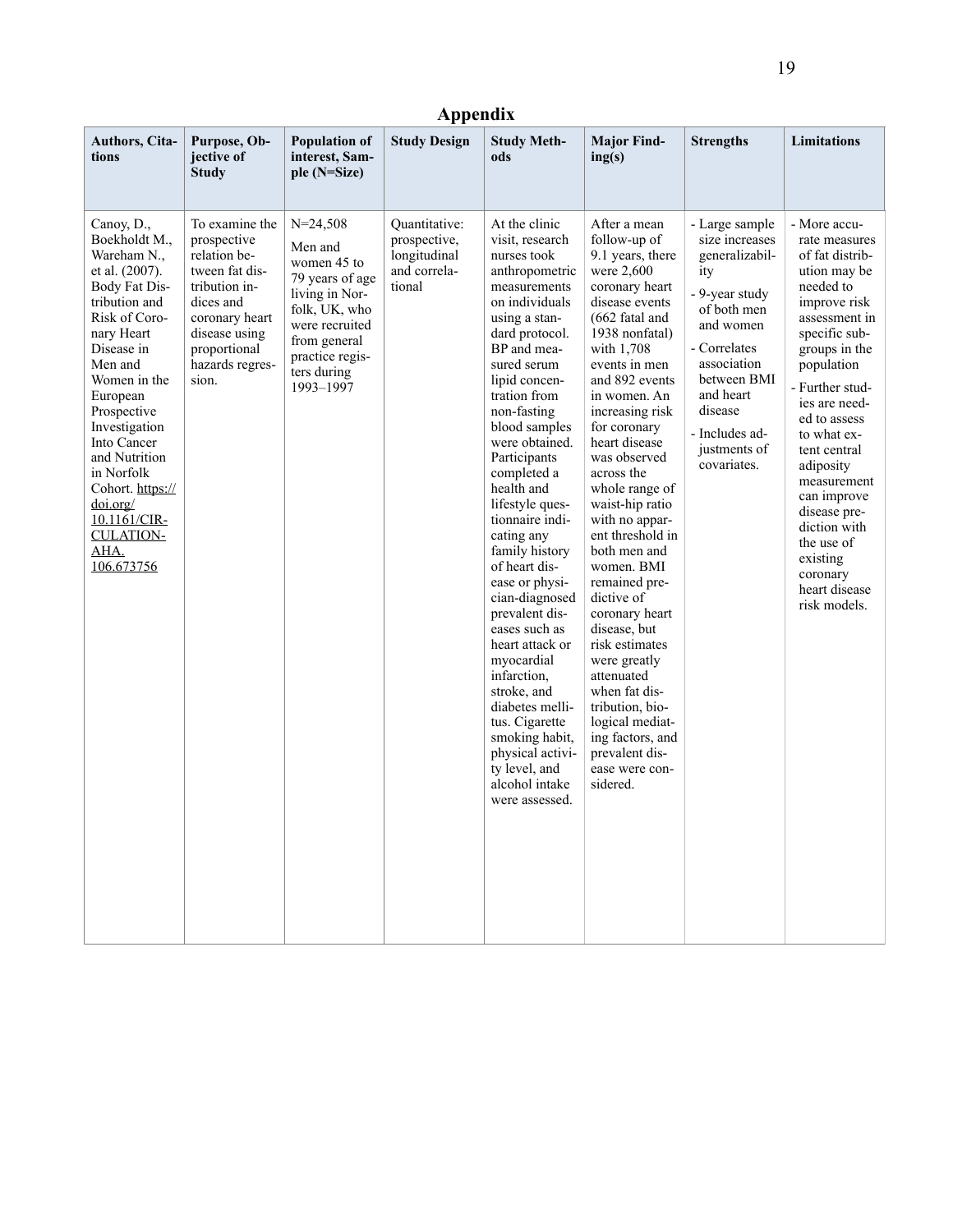|                                                                                                                                                                                                                                                                                                                                                         |                                                                                                                                                                                                                             |                                                                                                                                                                                                                                                                             |                                                |                                                                                                                                                                                                                                                                                                                                                                                                                                                                                                                                                                                                                                                                                                 |                                                                                                                                                                                                                                                                                                                                                                                                                                                                                                                                                                                                   | 20                                                                                                                                                                                                                                                                                                                                                                                                              |                                                                                                                                                                                                                                                                                                                                                                     |  |  |
|---------------------------------------------------------------------------------------------------------------------------------------------------------------------------------------------------------------------------------------------------------------------------------------------------------------------------------------------------------|-----------------------------------------------------------------------------------------------------------------------------------------------------------------------------------------------------------------------------|-----------------------------------------------------------------------------------------------------------------------------------------------------------------------------------------------------------------------------------------------------------------------------|------------------------------------------------|-------------------------------------------------------------------------------------------------------------------------------------------------------------------------------------------------------------------------------------------------------------------------------------------------------------------------------------------------------------------------------------------------------------------------------------------------------------------------------------------------------------------------------------------------------------------------------------------------------------------------------------------------------------------------------------------------|---------------------------------------------------------------------------------------------------------------------------------------------------------------------------------------------------------------------------------------------------------------------------------------------------------------------------------------------------------------------------------------------------------------------------------------------------------------------------------------------------------------------------------------------------------------------------------------------------|-----------------------------------------------------------------------------------------------------------------------------------------------------------------------------------------------------------------------------------------------------------------------------------------------------------------------------------------------------------------------------------------------------------------|---------------------------------------------------------------------------------------------------------------------------------------------------------------------------------------------------------------------------------------------------------------------------------------------------------------------------------------------------------------------|--|--|
| Authors, Cita-<br>tions                                                                                                                                                                                                                                                                                                                                 | Purpose, Ob-<br>jective of<br><b>Study</b>                                                                                                                                                                                  | <b>Population of</b><br>interest, Sam-<br>ple (N=Size)                                                                                                                                                                                                                      | <b>Study Design</b>                            | <b>Study Meth-</b><br>ods                                                                                                                                                                                                                                                                                                                                                                                                                                                                                                                                                                                                                                                                       | <b>Major Find-</b><br>ing(s)                                                                                                                                                                                                                                                                                                                                                                                                                                                                                                                                                                      | <b>Strengths</b>                                                                                                                                                                                                                                                                                                                                                                                                | <b>Limitations</b>                                                                                                                                                                                                                                                                                                                                                  |  |  |
| Crowe, F.,<br>Roddam, A.,<br>Key, T. (2011).<br>Fruit and veg-<br>etable intake<br>and mortality<br>from is-<br>chaemic heart<br>disease: results<br>from the Eu-<br>ropean<br>Prospective<br>Investigation<br>into Cancer<br>and Nutrition<br>$(8)$ -Heart<br>study. EHJ,<br>32(11)<br>1235-1243.<br>https://doi.org/<br>10.1093/eur-<br>heartj/ehq465 | To assess the<br>relation be-<br>tween fruit and<br>vegetable in-<br>take and risk of<br>mortality from<br>IHD in the<br>European<br>Prospective<br>Investigation<br>into Cancer<br>and Nutrition<br>(EPIC)-Heart<br>study. | $N = 519,978$<br>Men and<br>women were<br>recruited by 23<br>collaborating<br>centers in 10<br>European<br>countries<br>(Denmark,<br>France, Ger-<br>many, Greece,<br>Italy, the<br>Netherlands,<br>Norway, Spain,<br>Sweden, and<br>the UK) be-<br>tween 1992<br>and 2000. | Quantitative,<br>prospective,<br>correlational | Dietary intake<br>during the year<br>before enroll-<br>ment was mea-<br>sured by coun-<br>try-specific<br>food question-<br>naires. They<br>were calibrated<br>using a 24 h<br>diet recall<br>method com-<br>mon to all<br>centers. The<br>second dietary<br>measurement<br>was adminis-<br>tered via a<br>face-to-face<br>interview using<br>a computerized<br>24 h diet recall<br>method. Fol-<br>low-up was<br>analyzed from<br>recruitment<br>until the date<br>of death from<br>IHD or censor-<br>ing at the date<br>of death from<br>other causes,<br>emigration,<br>other loss to<br>follow-up, or<br>the date at<br>which follow-<br>up was consid-<br>ered complete<br>in each center. | Participants<br>consuming at<br>least eight<br>portions of<br>fruits and veg-<br>etables a day<br>had a $22%$<br>lower RR of<br>fatal IHD<br>compared with<br>those consum-<br>ing fewer than<br>three portions<br>a day. Each<br>portion incre-<br>ment in the<br>consumption<br>of fruits and<br>vegetables was<br>associated with<br>a 4% lower<br>risk of dying<br>from IHD after<br>controlling for<br>established risk<br>factors and 5%<br>lower risk after<br>the additional<br>adjustment for<br>other dietary<br>variables hy-<br>pothesized to<br>be related to<br>the risk of<br>IHD. | - Large sample<br>size increases<br>generalizabil-<br>ity<br>- Includes<br>assessment<br>of non-di-<br>etary vari-<br>ables<br>- Uses a Eu-<br>ropean-wide<br>sample with<br>large dietary<br>heterogeneity<br>- The avail-<br>ability of a<br>large set of<br>known IHD<br>risk factors<br>allowed<br>analyses to<br>be appropri-<br>ately adjust-<br>ed, thus min-<br>imizing the<br>impact of<br>confounding | - No lipid or<br>apolipopro-<br>tein mea-<br>surements<br>available for<br>the majority<br>of the EPIC<br>cohort, and<br>so results<br>could not be<br>adjusted for<br>these IHD<br>risk factors.<br>- These results<br>are also lim-<br>ited by error<br>in the mea-<br>surement of<br>fruit and<br>vegetable<br>intake and<br>other con-<br>founding<br>variables |  |  |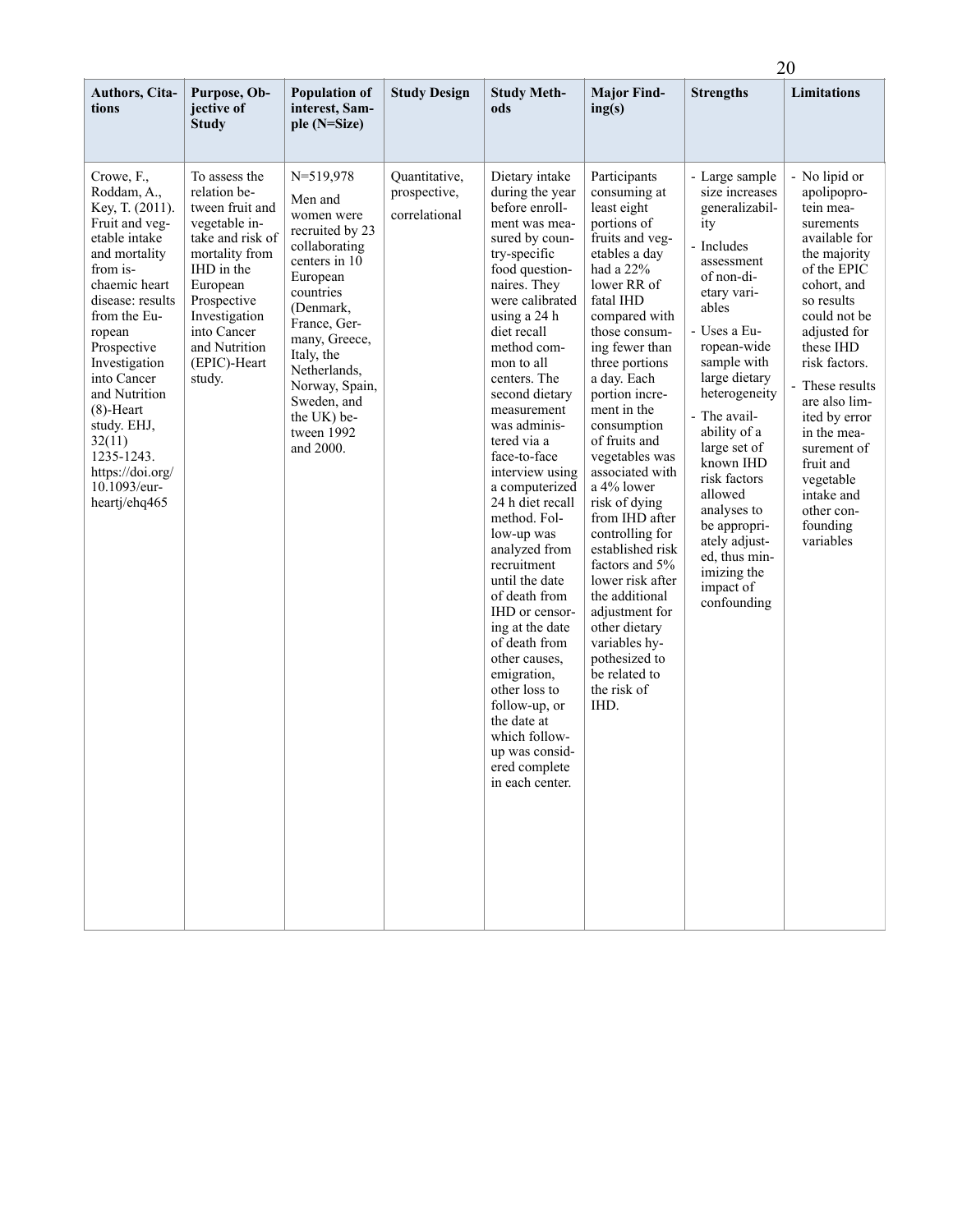|                                                                                                                                                                                                  |                                                                                                                                                                                                                                                                          |                                                                                                                                                                                                                                                                                                                                                                                                                                                                                                                                                                                                   |                                               |                                                                                                                                                                                                                                                                                                                                                                                                                                                                                                                                                                                                          |                                                                                                                                                                                                                   |                                                                                                                                                                | 21                                                                                                                                                                                                                                                                                                                                                                                                                                                                                                                                 |  |
|--------------------------------------------------------------------------------------------------------------------------------------------------------------------------------------------------|--------------------------------------------------------------------------------------------------------------------------------------------------------------------------------------------------------------------------------------------------------------------------|---------------------------------------------------------------------------------------------------------------------------------------------------------------------------------------------------------------------------------------------------------------------------------------------------------------------------------------------------------------------------------------------------------------------------------------------------------------------------------------------------------------------------------------------------------------------------------------------------|-----------------------------------------------|----------------------------------------------------------------------------------------------------------------------------------------------------------------------------------------------------------------------------------------------------------------------------------------------------------------------------------------------------------------------------------------------------------------------------------------------------------------------------------------------------------------------------------------------------------------------------------------------------------|-------------------------------------------------------------------------------------------------------------------------------------------------------------------------------------------------------------------|----------------------------------------------------------------------------------------------------------------------------------------------------------------|------------------------------------------------------------------------------------------------------------------------------------------------------------------------------------------------------------------------------------------------------------------------------------------------------------------------------------------------------------------------------------------------------------------------------------------------------------------------------------------------------------------------------------|--|
| Authors, Cita-<br>tions                                                                                                                                                                          | Purpose, Ob-<br>jective of<br><b>Study</b>                                                                                                                                                                                                                               | <b>Population of</b><br>interest, Sam-<br>ple (N=Size)                                                                                                                                                                                                                                                                                                                                                                                                                                                                                                                                            | <b>Study Design</b>                           | <b>Study Meth-</b><br>ods                                                                                                                                                                                                                                                                                                                                                                                                                                                                                                                                                                                | <b>Major Find-</b><br>ing(s)                                                                                                                                                                                      | <b>Strengths</b>                                                                                                                                               | <b>Limitations</b>                                                                                                                                                                                                                                                                                                                                                                                                                                                                                                                 |  |
| Estruch, R.,<br>Ros, E., Salas-<br>Salvadó, J., et<br>al. (2013).<br>Primary Pre-<br>vention of<br>Cardiovascular<br>Disease with a<br>Mediterranean<br>Diet. DOI:<br>10.1056/NEJ-<br>Moa1200303 | To test the<br>efficacy of two<br>Mediterranean<br>diets (one sup-<br>plemented with<br>extra-virgin<br>olive oil and<br>another with<br>nuts), as com-<br>pared with a<br>control diet<br>(advice on a<br>low-fat diet).<br>on primary<br>cardiovascular<br>prevention. | $N=7,447$<br>Eligible partic-<br>ipants were<br>men (55 to 80<br>years of age)<br>and women<br>$(60 \text{ to } 80 \text{ years})$<br>of age) with no<br>cardiovascular<br>disease at en-<br>rollment, who<br>had either type<br>2 diabetes<br>mellitus or at<br>least three of<br>the following<br>major risk<br>factors: smok-<br>ing, hyperten-<br>sion, elevated<br>low-density<br>lipoprotein<br>cholesterol<br>levels, low<br>high-density<br>lipoprotein<br>cholesterol<br>levels, over-<br>weight or obe-<br>sity, or a fami-<br>ly history of<br>premature<br>coronary heart<br>disease. | Quantitative;<br>Longitudinal,<br>Comparative | Participants<br>who were at<br>high cardio-<br>vascular risk<br>were random-<br>ly assigned to<br>one of three<br>diets: a<br>Mediterranean<br>diet supple-<br>mented with<br>extra-virgin<br>olive oil, a<br>Mediterranean<br>diet supple-<br>mented with<br>mixed nuts, or<br>a control diet<br>(advice to<br>reduce dietary<br>fat). Partici-<br>pants received<br>quarterly indi-<br>vidual and<br>group educa-<br>tional sessions.<br>The primary<br>end point was<br>the rate of<br>major cardio-<br>vascular<br>events. The<br>trial was<br>stopped after a<br>median follow-<br>up of 4.8 years. | Among per-<br>sons at high<br>cardiovascular<br>risk, a Mediter-<br>ranean diet<br>supplemented<br>with extra-<br>virgin olive oil<br>or nuts reduced<br>the incidence<br>of major car-<br>diovascular<br>events. | - Highlights<br>the parts of<br>the diet that<br>lowered the<br>rate of car-<br>diovascular<br>events<br>- Includes the<br>risk of stroke<br>for the<br>groups | - The more<br>infrequent<br>visit sched-<br>ule and less<br>intense sup-<br>port for the<br>control<br>group might<br>be limita-<br>tions of the<br>trial<br>- The lower<br>intensity of<br>dietary inter-<br>vention for<br>the control<br>group during<br>the first few<br>years might<br>have caused<br>a bias toward<br>a benefit in<br>the two<br>Mediter-<br>ranean-diet<br>groups, since<br>the partici-<br>pants in<br>these two<br>groups re-<br>ceived a<br>more inten-<br>sive inter-<br>vention dur-<br>ing that time. |  |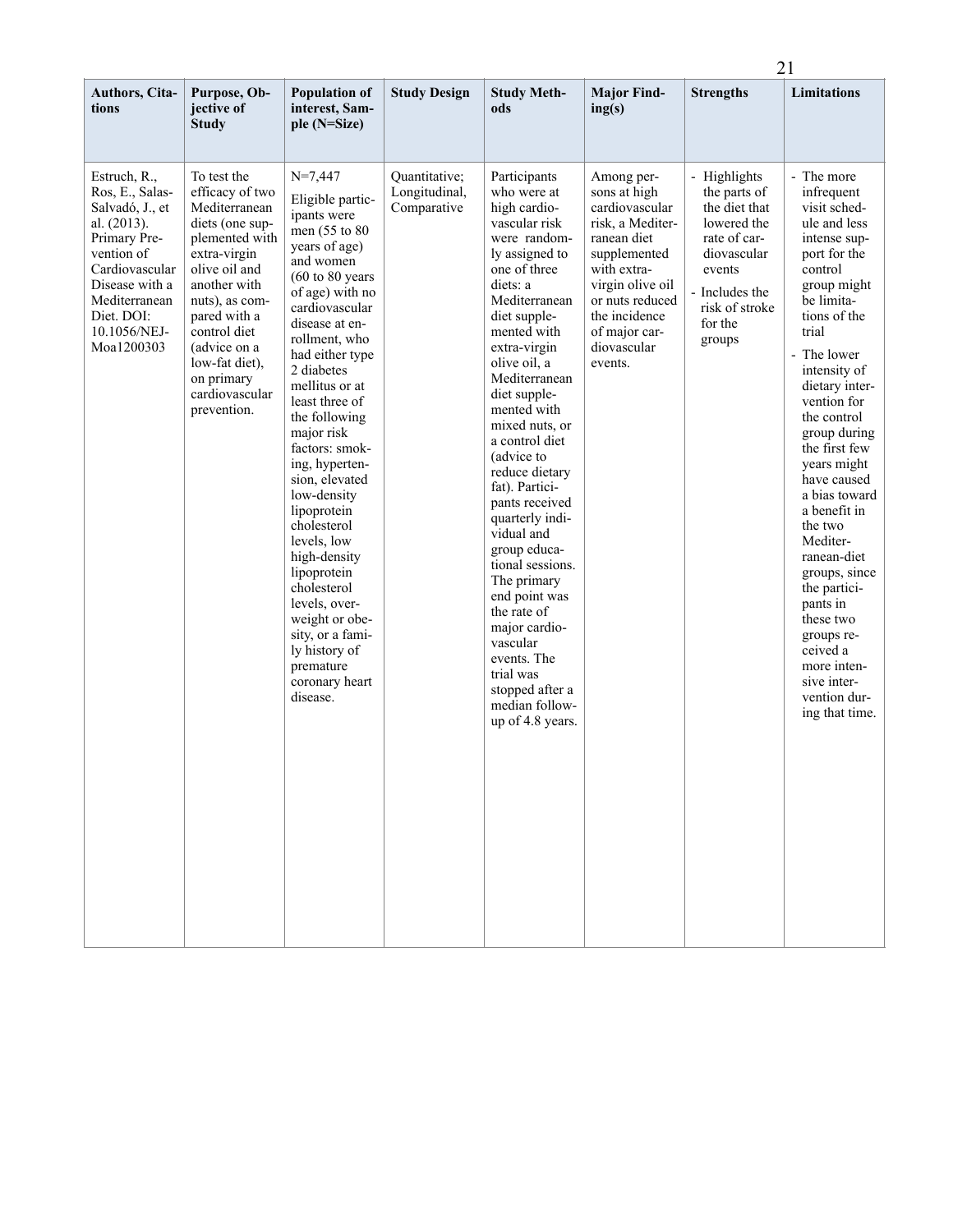|                                                                                                                                                                                                                                                                                                                                                     |                                                                                                                                             |                                                                 |                                                               |                                                                                                                                                                                                                                                                                                                                                                                                                                                                                                                                                                                                                                                                                                                                                                          |                                                                                                                                                                                                                                                                                                                                                                                                                                                                                                                                                                                                |                                                                                                                                                                                                                                                                                                                                                                                            | 22                                                                                                                                                                                                                                                                                                                                                                           |  |  |
|-----------------------------------------------------------------------------------------------------------------------------------------------------------------------------------------------------------------------------------------------------------------------------------------------------------------------------------------------------|---------------------------------------------------------------------------------------------------------------------------------------------|-----------------------------------------------------------------|---------------------------------------------------------------|--------------------------------------------------------------------------------------------------------------------------------------------------------------------------------------------------------------------------------------------------------------------------------------------------------------------------------------------------------------------------------------------------------------------------------------------------------------------------------------------------------------------------------------------------------------------------------------------------------------------------------------------------------------------------------------------------------------------------------------------------------------------------|------------------------------------------------------------------------------------------------------------------------------------------------------------------------------------------------------------------------------------------------------------------------------------------------------------------------------------------------------------------------------------------------------------------------------------------------------------------------------------------------------------------------------------------------------------------------------------------------|--------------------------------------------------------------------------------------------------------------------------------------------------------------------------------------------------------------------------------------------------------------------------------------------------------------------------------------------------------------------------------------------|------------------------------------------------------------------------------------------------------------------------------------------------------------------------------------------------------------------------------------------------------------------------------------------------------------------------------------------------------------------------------|--|--|
| <b>Authors, Cita-</b><br>tions                                                                                                                                                                                                                                                                                                                      | Purpose, Ob-<br>jective of<br><b>Study</b>                                                                                                  | <b>Population of</b><br>interest, Sam-<br>ple (N=Size)          | <b>Study Design</b>                                           | <b>Study Meth-</b><br>ods                                                                                                                                                                                                                                                                                                                                                                                                                                                                                                                                                                                                                                                                                                                                                | <b>Major Find-</b><br>ing(s)                                                                                                                                                                                                                                                                                                                                                                                                                                                                                                                                                                   | <b>Strengths</b>                                                                                                                                                                                                                                                                                                                                                                           | Limitations                                                                                                                                                                                                                                                                                                                                                                  |  |  |
| Lorgeril, M.,<br>Salen, P., Mar-<br>tin, J-L., et al.<br>(1999, Feb-<br>ruary 16).<br>Mediterranean<br>diet, traditional<br>risk factors,<br>and the rate of<br>cardiovascular<br>complications<br>after myocar-<br>dial infarction.<br>Circulation.<br>https://www.a-<br>hajournals.org/<br>$\overline{\text{doi}}$<br>10.1161/01.CI<br>R.99.6.779 | To test whether<br>a Mediter-<br>ranean-type<br>diet may re-<br>duce the rate of<br>recurrence<br>after a first<br>myocardial<br>infarction | $N = 605$<br>Survivors of a<br>first myocar-<br>dial infarction | Single-blind,<br>randomized,<br>secondary<br>prevention trial | Participants<br>were random-<br>ized into either<br>a control or a<br>Mediterranean<br>group. In this<br>dietary trial, a<br>specific design<br>was used to<br>recruit and<br>randomize the<br>patients with-<br>out informing<br>them and their<br>physicians that<br>they were par-<br>ticipating in a<br>comparative<br>trial. The at-<br>tending physi-<br>cian bias was<br>evaluated by<br>studying drug<br>usage and the<br>investigator<br>bias by con-<br>structing a<br>questionnaire<br>from which<br>specific scores<br>were used to<br>evaluate $(1)$<br>how the pa-<br>tients appreci-<br>ated their par-<br>ticipation in<br>the study and<br>$(2)$ whether<br>this participa-<br>tion resulted in<br>significant<br>changes in<br>their way of<br>living. | Major tradi-<br>tional risk<br>factors, such as<br>high blood<br>cholesterol and<br>blood pressure,<br>were shown to<br>be independent<br>and joint pre-<br>dictors of re-<br>currence, indi-<br>cating that the<br>Mediterranean<br>dietary pattern<br>did not alter, at<br>least qualita-<br>tively, the usu-<br>al relationships<br>between major<br>risk factors and<br>recurrence.<br>The protective<br>effect of the<br>Mediterranean<br>dietary pattern<br>was main-<br>tained up to 4<br>years after the<br>first infarction,<br>confirming<br>previous in-<br>termediate<br>analyses. | - Randomiza-<br>tion and the<br>single-blind<br>design pro-<br>vide assist<br>in ensuring<br>the integrity<br>of the find-<br>ings.<br>No major<br>$\overline{a}$<br>bias was<br>detected in<br>the trial<br>$\overline{a}$<br>Examines<br>the relation-<br>ships be-<br>tween tradi-<br>tional risk<br>factors,<br>dietary<br>patterns,<br>and the<br>occurrence<br>of compli-<br>cations | - A compre-<br>hensive strate-<br>gy to decrease<br>cardiovascular<br>morbidity and<br>mortality<br>should include<br>primarily a<br>cardioprotec-<br>tive diet. It<br>should be as-<br>sociated with<br>other (pharma-<br>cological?)<br>means aimed<br>at reducing<br>modifiable risk<br>factors. Further<br>trials combin-<br>ing the 2 ap-<br>proaches are<br>warranted. |  |  |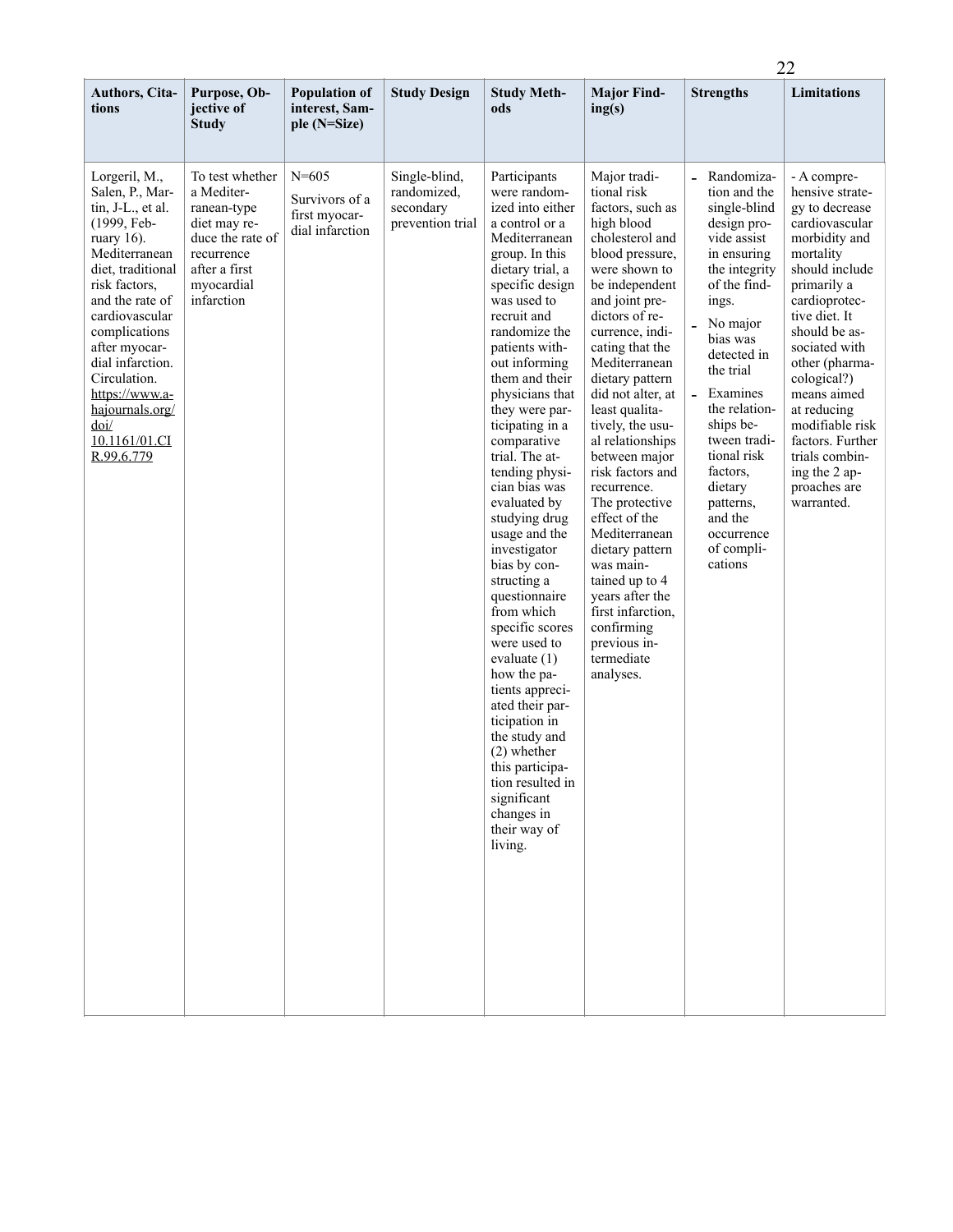|                                                                                                                                                                                                                                                                                                                   |                                                                                                                                                                                                                        |                                                                                                                                                                                                          |                                                                 |                                                                                                                                                                                                                                                                                                               |                                                                                                                                                                                                                                                                                                                                                                                                                                                                                                                                         | 23                                                                                                                                                                                      |                                                                                               |  |
|-------------------------------------------------------------------------------------------------------------------------------------------------------------------------------------------------------------------------------------------------------------------------------------------------------------------|------------------------------------------------------------------------------------------------------------------------------------------------------------------------------------------------------------------------|----------------------------------------------------------------------------------------------------------------------------------------------------------------------------------------------------------|-----------------------------------------------------------------|---------------------------------------------------------------------------------------------------------------------------------------------------------------------------------------------------------------------------------------------------------------------------------------------------------------|-----------------------------------------------------------------------------------------------------------------------------------------------------------------------------------------------------------------------------------------------------------------------------------------------------------------------------------------------------------------------------------------------------------------------------------------------------------------------------------------------------------------------------------------|-----------------------------------------------------------------------------------------------------------------------------------------------------------------------------------------|-----------------------------------------------------------------------------------------------|--|
| Authors, Cita-<br>tions                                                                                                                                                                                                                                                                                           | Purpose, Ob-<br>jective of<br><b>Study</b>                                                                                                                                                                             | <b>Population of</b><br>interest, Sam-<br>ple (N=Size)                                                                                                                                                   | <b>Study Design</b>                                             | <b>Study Meth-</b><br>ods                                                                                                                                                                                                                                                                                     | <b>Major Find-</b><br>ing(s)                                                                                                                                                                                                                                                                                                                                                                                                                                                                                                            | <b>Strengths</b>                                                                                                                                                                        | <b>Limitations</b>                                                                            |  |
| Millen, B.,<br>Quatromoni,<br>P., Nam, B., et<br>al. $(2004)$ .<br>Dietary pat-<br>terns, smoking,<br>and subclinical<br>heart disease in<br>women: oppor-<br>tunities for<br>primary pre-<br>vention from<br>the Framing-<br>ham nutrition<br>studies. https://<br>doi.org/<br>$10.1016$ /j.jada.<br>2003.11.007 | To investigate<br>the relationship<br>between a<br>heart-healthy<br>dietary pattern<br>and subclinical<br>heart disease in<br>women, and to<br>identify poten-<br>tial opportuni-<br>ties for prima-<br>ry prevention. | $N=1,423$<br>Women in the<br>population-<br>based Fram-<br>ingham Off-<br>spring/Spouse<br>(FOS) Study<br>cohort, Fram-<br>ingham, Mass-<br>achusetts. Sub-<br>jects did not<br>have CVD at<br>baseline. | Quantitative:<br>Prospective,<br>longitudinal,<br>correlational | Prospective<br>analysis in<br>which dietary<br>patterns and<br>cardiovascular<br>disease (CVD)<br>risk factors<br>were assessed<br>at baseline.<br>Presence of<br>subclinical<br>heart disease<br>was assessed<br>using carotid<br>atherosclerosis<br>measured by<br>ultrasound at<br>12-year fol-<br>low-up. | Women who<br>ate a heart-<br>healthy diet<br>had more fa-<br>vorable base-<br>line CVD risk<br>factor profiles.<br>The age-ad-<br>justed odds of<br>subclinical<br>heart disease at<br>follow-up was<br>40% lower for<br>heart-healthy<br>women. In<br>analyses strati-<br>fied by smok-<br>ing status,<br>women who<br>consumed a<br>heart-healthy<br>diet and who<br>had never<br>smoked had<br>more than 80%<br>less odds for<br>subclinical<br>heart disease<br>compared with<br>smokers whose<br>diets were less<br>heart-healthy. | - Focuses on a<br>heart healthy<br>diet<br>- Subjects did<br>not have<br>CVD at base-<br>line<br>- Includes<br>smoking as a<br>risk factor<br>- Promotes a<br>public health<br>priority | - Only studies<br>women; cannot<br>be applied to<br>approximately<br>half the popu-<br>lation |  |